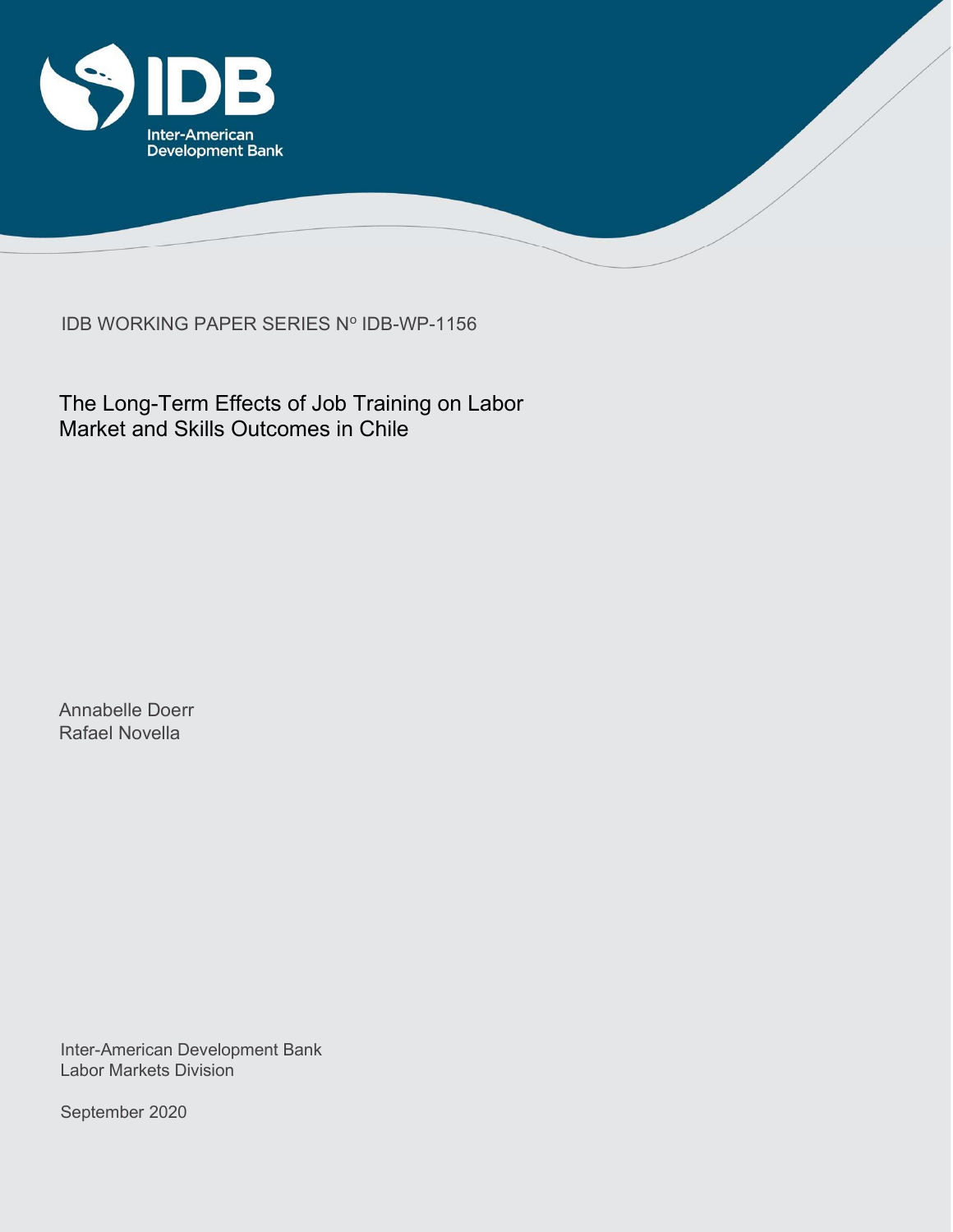

The Long-Term Effects of Job Training on Labor Market and Skills Outcomes in Chile

Annabelle Doerr Rafael Novella

Inter-American Development Bank Labor Markets Division

September 2020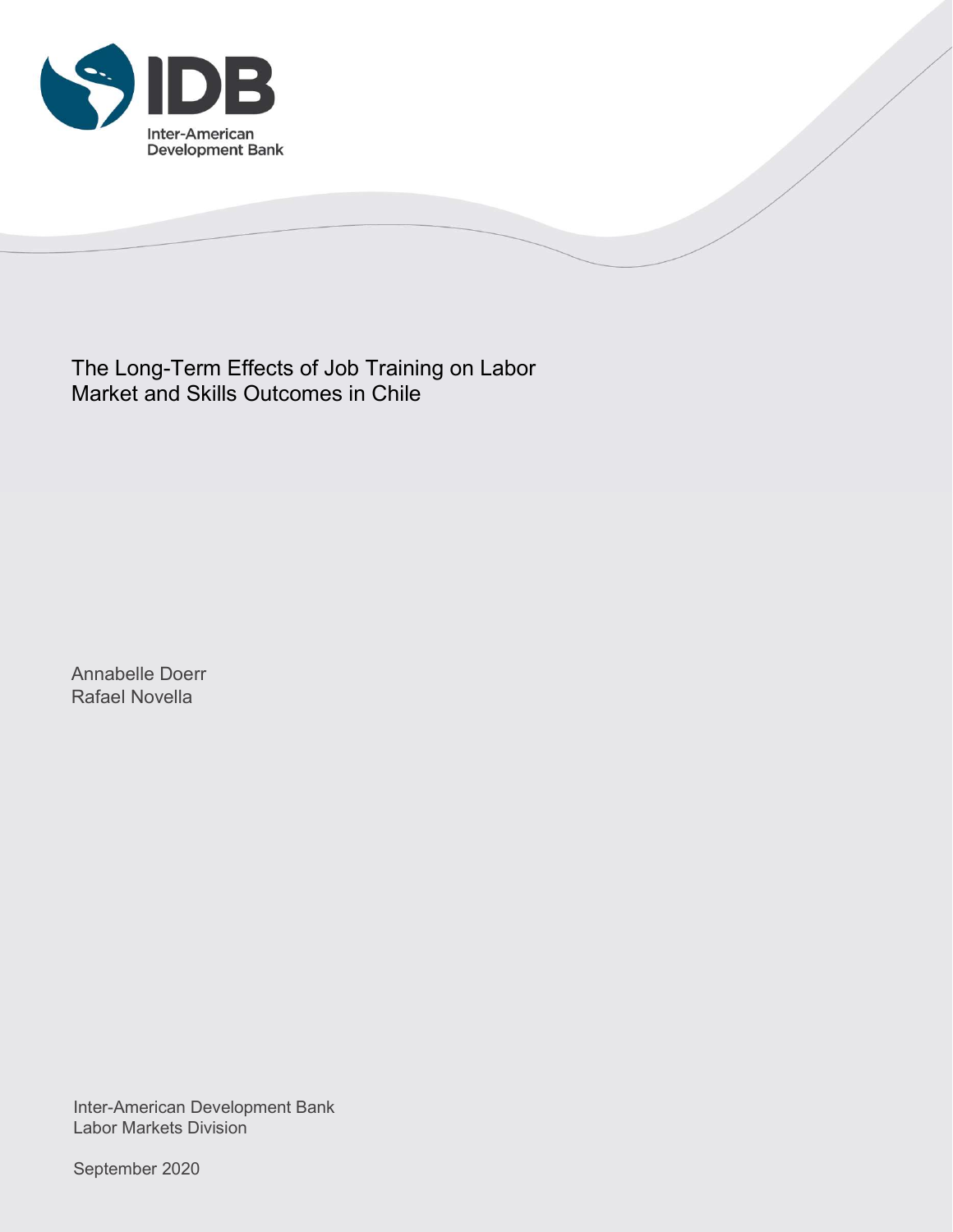#### Cataloging-in-Publication data provided by the Inter-American Development Bank Felipe Herrera Library

Doerr, Annabelle. The long-term effects of job training on labor market and skills outcomes in Chile / Annabelle Doerr, Rafael Novella. p. cm. — (IDB Working Paper Series ; 1156) Includes bibliographic references. 1. Employees-Training of-Chile. 2. Labor market-Chile. 3. Income-Chile. 4. Skilled labor-Chile. I. Novella, Rafael. II. Inter-American Development Bank. Labor Markets Division. III. Title. IV. Series. IDB-WP-1156

JEL Codes: J08, J24, H43, O15 Keywords: Job training, skills, RCT, administrative data

#### http://www.iadb.org

Copyright © [2020] Inter-American Development Bank. This work is licensed under a Creative Commons IGO 3.0 Attribution-NonCommercial-NoDerivatives (CC-IGO BY-NC-ND 3.0 IGO) license (http://creativecommons.org/licenses/by-ncnd/3.0/igo/legalcode) and may be reproduced with attribution to the IDB and for any non-commercial purpose, as provided below. No derivative work is allowed.

Any dispute related to the use of the works of the IDB that cannot be settled amicably shall be submitted to arbitration pursuant to the UNCITRAL rules. The use of the IDB's name for any purpose other than for attribution, and the use of IDB's logo shall be subject to a separate written license agreement between the IDB and the user and is not authorized as part of this CC-IGO license.

Following a peer review process, and with previous written consent by the Inter-American Development Bank (IDB), a revised version of this work may also be reproduced in any academic journal, including those indexed by the American Economic Association's EconLit, provided that the IDB is credited and that the author(s) receive no income from the publication. Therefore, the restriction to receive income from such publication shall only extend to the publication's author(s). With regard to such restriction, in case of any inconsistency between the Creative Commons IGO 3.0 Attribution-NonCommercial-NoDerivatives license and these statements, the latter shall prevail.

Note that link provided above includes additional terms and conditions of the license.

The opinions expressed in this publication are those of the authors and do not necessarily reflect the views of the Inter-American Development Bank, its Board of Directors, or the countries they represent.

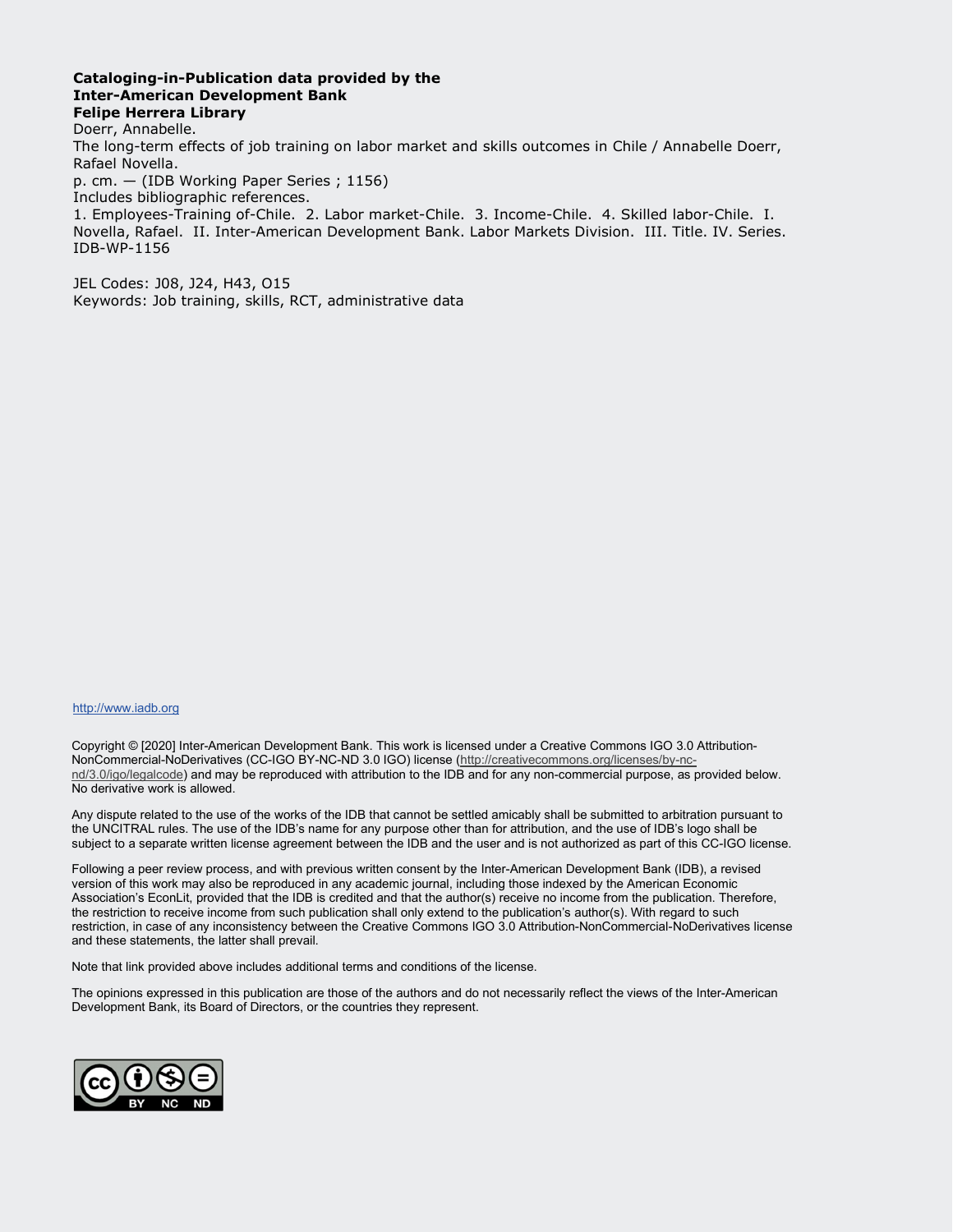# The Long-Term Effects of Job Training on Labor Market and Skills Outcomes in Chile<sup>∗</sup>

Annabelle Doerr†‡ Rafael Novella§¶k

## Abstract

Job training programs can be an effective policy for improving productivity and labor market outcomes in low and middle income countries. We report medium and long-term impacts of a job training program for vulnerable workers in Chile on labor market and skill outcomes using experimental and administrative data. We find that the program fails on improving workers' skills and most labor outcomes but some evidence of a effect on labor income. We also find evidence of heterogeneous effects by course-type, training provider quality, and gender. This evidence aims at contributing to a better design of training programs and to a better use of public resources.

Keywords: Job training, Skills, RCT, Administrative data JEL Codes: J08, J24, H43, O15

<sup>∗</sup>The study uses the Chilean Unemployment Insurance database. We thank the Department of Employment of the Chilean Ministry of Labor and Pensions for dataset access. We also thank Macarena Alvarado, David Kaplan, and Graciana Rucci for their key contribution to the design and implementation of the program evaluation. Belén Conde provided excellent research assistance. The authors are responsible for all results and views, which do not represent the Ministry of Labor and Pensions or the Inter-American Development Bank. All the information used in this paper was kept anonymous. We do not use any data with individual indicators. The data were stored and managed on a secure server.

<sup>†</sup>UC Berkeley

<sup>‡</sup>University of Basel

<sup>§</sup> Inter-American Development Bank

University of Oxford (Oxford Department of International Development, ODID  $\&$  the Centre on Skills, Knowledge and Organisational Performance, SKOPE)

 $\mathbb{U}$ University College London (UCL)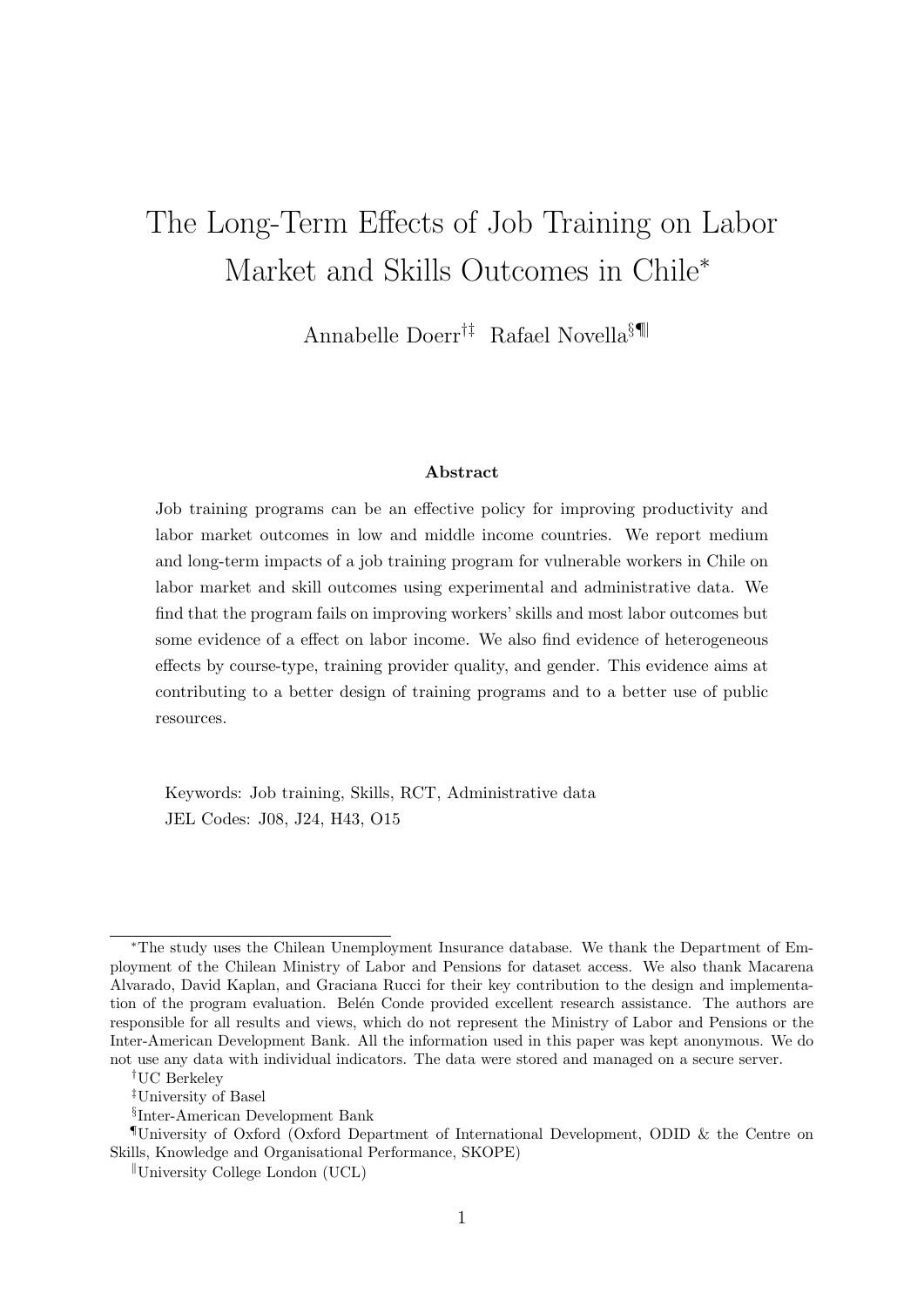## <span id="page-4-0"></span>1 Introduction

Although education coverage in Latin America and the Caribbean (LAC) has substantially expanded in the last thirty years, the region still face the challenge of improving the quality and relevance of education. These deficiencies are reflected in the poor performance in standardized international tests, skills gaps reported by employers, high levels of informality, unemployment and low productivity of countries in the region. In this context, job training has received a lot of attention in LAC, as an effective policy aiming at redressing, in a short time, the lack of skills obtained during formal education and improving adults' labor outcomes [\(Escudero et al., 2019\)](#page-31-0). Evaluations of such training programs in Argentina, the Dominican Republic, and Colombia show, in general, positive effects on different labor outcomes in the short-term [\(Attanasio et al., 2011;](#page-30-0) [Card et al.,](#page-30-1) [2011;](#page-30-1) Ibarrarán and Rosas Shady, 2009) that, according to the few long-term evaluations, not improve over time [\(Attanasio et al., 2017;](#page-30-2) [Kugler et al., 2015;](#page-32-1) Alzúa et al., 2016; [Ibar](#page-31-1)rara<sup>n</sup> et al., 2018). In this paper we evaluate the medium- and long-term effectiveness of a large training program in Chile on skills development and labor outcomes.

Chile is a pioneer country in LAC in implementing job training programs. However, there is only scarce evidence about their effectiveness to improve labor market outcomes. Available evidence from non-experimental evaluations in Chile show positive results on overall earnings and employment probabilities [\(Aedo and Pizarro, 2004;](#page-30-4) [Cen](#page-31-2)[tro Microdatos, 2006,](#page-31-2) [2008\)](#page-31-3) and larger effects for vulnerable groups, as youths [\(Aedo and](#page-30-4) [Pizarro, 2004\)](#page-30-4) and less-educated workers [\(Novella et al., 2017\)](#page-32-2). A randomized experiment gives us the opportunity to present evidence on the effectiveness of vocational training in one of the most dynamic economies in Latin-America. The Formacion para el Trabajo (FOTRAB) program was introduced in 2012 and persisted until 2018. It mainly provided four to six months of classroom and on-the-job or technical assistance training to women and men between the ages of 18 and 65 living in vulnerable conditions.

This study is based on a sample of more than 5,000 applicants to FOTRAB who were randomly assigned to receive treatment or being part of the control group in one cohort of applicants in 2013 using an over-subscription design. In the evaluation, we focus on 123 courses that were offered in three regions in Chile. The applicants were surveyed before training started, and 18 and 35 months after application. The surveys include tests of cognitive and non-cognitive skills that allows us to study the programs impact on skill development, in addition to labor market outcomes, which is important to gain insights about the mechanisms of the program. Moreover, we enrich our analysis with administrative data to evaluate the long-term effects of training (more than 4 years after application). This also serves as a robustness check for the validity of the self-reported labor market outcomes of survey participants.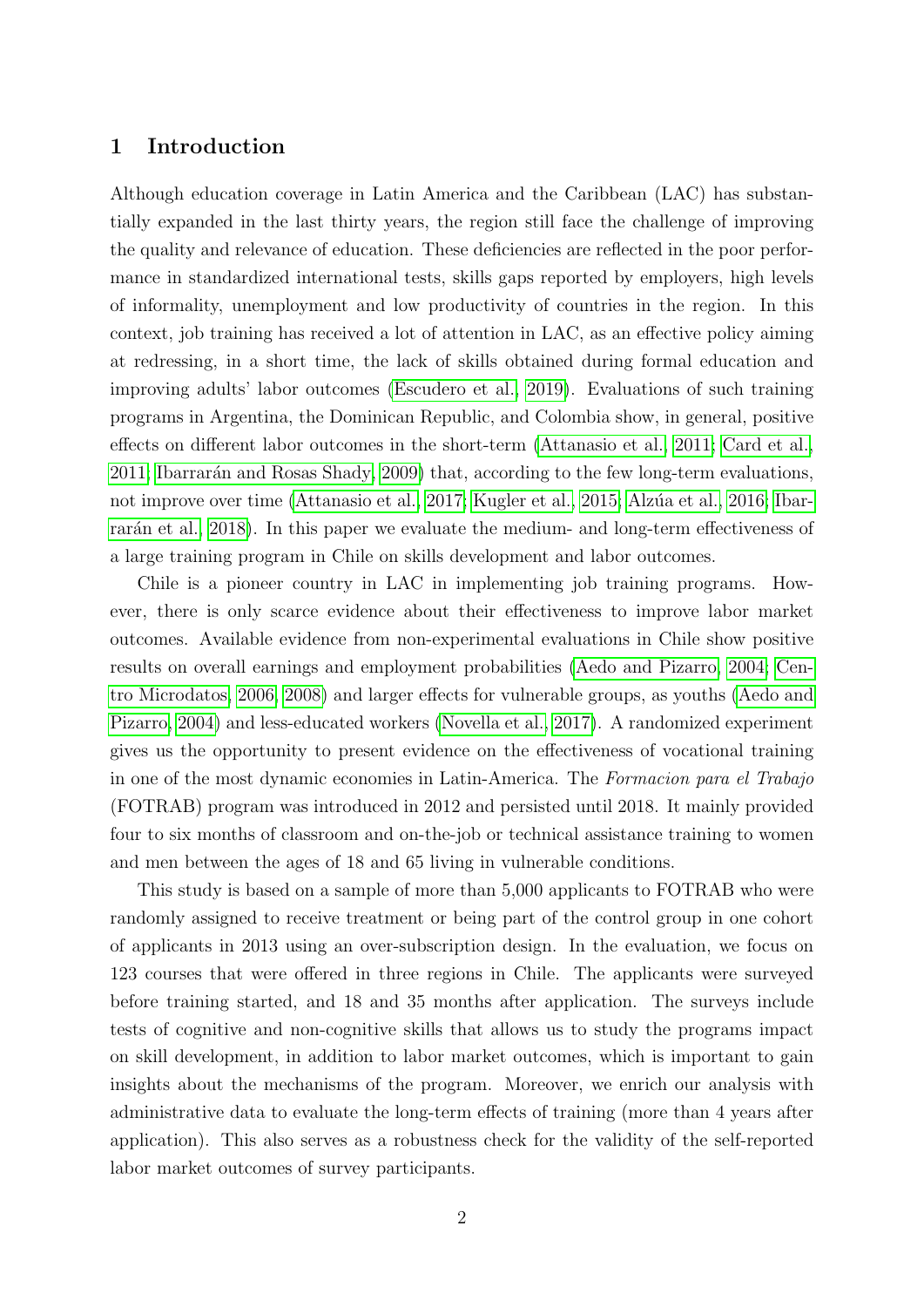We find that being assigned to and participate in the program has no effect on paidor self-employment. Labor income increases in the short-run, but vanishes over time. When we distinguish the overall effect into the three different course types, we find that the most basic classroom training has a positive long-term effect on labor income. The course that combines classroom training with a technical assistance component increases the short-term probability to be self-employed and the probability of formal employment in the long-run. For the course that combines classroom training and on the job-training, the findings are more negative: the probability to be in paid employment, being formally employed, and also labor income significantly decrease. Interestingly, we find that the training provider quality is positively associated with a larger probability of being selfemployed and labor income. The results from a subgroup analysis show that FOTRAB is more effective for males than for females. Moreover, the limited effects of the program could be related with its poor impact on skill-development.

This study contribute to the literature evaluating long-term effects of training programs in developing countries. We provide the first experimental evidence on a large-scale training program targeted to individuals living in vulnerable conditions without restricting the eligibility to a specific age-group or unemployment status in Chile. Instead, it covers unemployed and employed, women and men as well as young and older individuals. Furthermore by combining survey data and administrative records, we can observe individuals short, medium, and long-term labor market outcomes up to four years after training. Finally, by using data from training providers, we are able to explore whether labor market outcomes vary by providers' quality.

This article is organized as follows: Section 2 describes the program and the design of the experimental evaluation. Section 3 presents the data used and analyses sample attrition. Section 4 analyses sample balance and non-compliance. Section 5 discusses the empirical strategy. Section 6 presents the results on labor outcomes and Section 7 presents the effects on skills and discusses heterogeneous effects. Finally, Section 8 concludes.

## <span id="page-5-0"></span>2 Program description and experimental design

In the last three decades, Chile has been one of LAC's fastest-growing economies. It has reduced the poverty rate from 36% in 2000 to 8.6% in 2017, and is classified as a high-income economy, with a GDP per capita of US\$ 15,923. However, the country still faces important challenges in term of reducing high inequality (the GINI index was 46.6 in 2017) and improving human capital. According to the World Banks' Human Capital Index, the country performs better than the average for LAC but worse than the average of the high-income countries group in helping new generations achieving their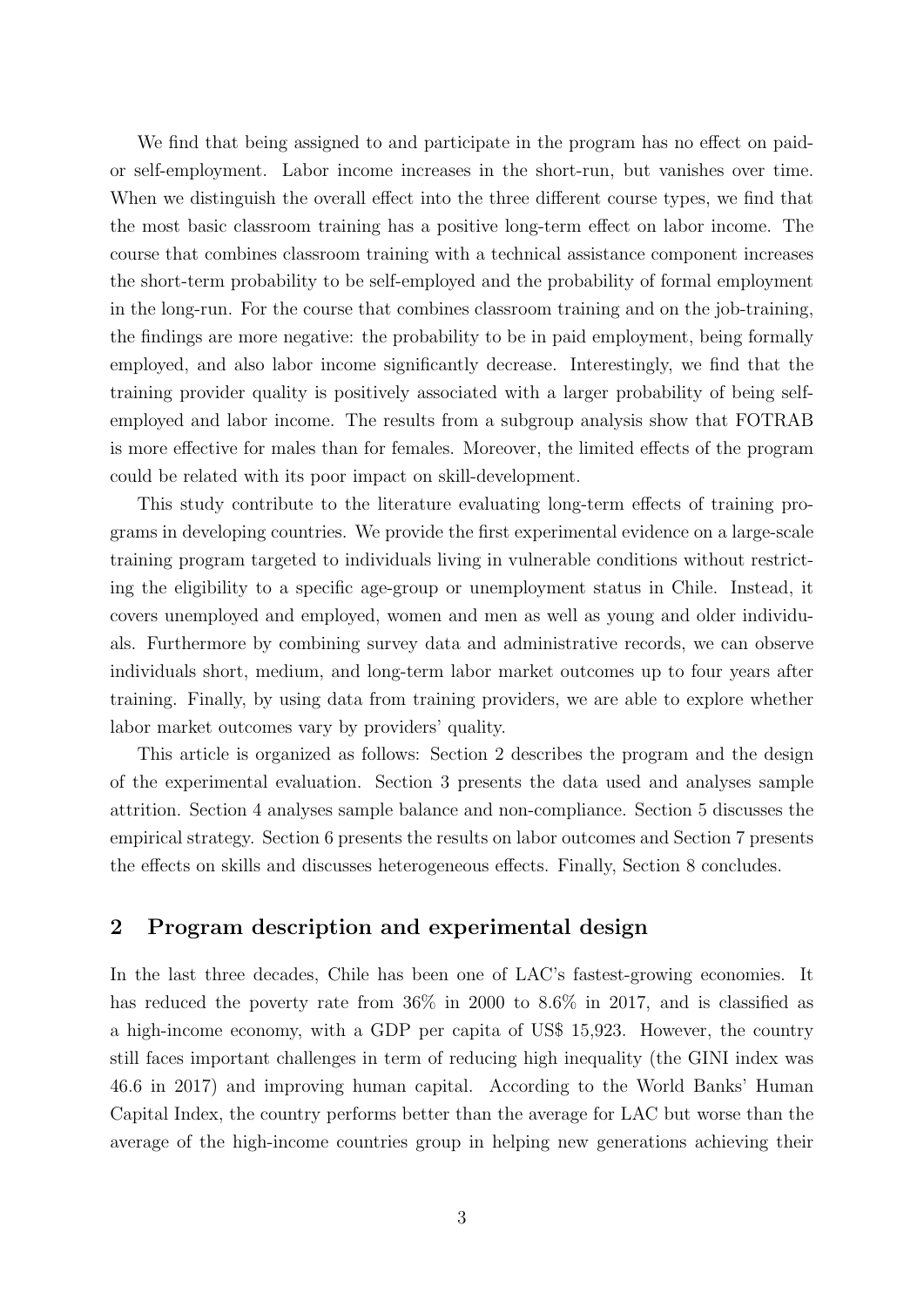human capital potential.<sup>[1](#page-6-0)</sup> Compared to the other OECD countries, Chile shows a lower proportion of adults who have completed secondary education and a lower average score achieved by students in reading, literacy, maths and sciences in the PISA test.<sup>[2](#page-6-1)</sup> In 2012, the overall employment rate in Chile was 55.7%, with much lower rates for females (43.4%) and youth (31.1%). Although unemployment was relatively low in the country (6.7% in 2012), informal employment, measured as the percentage of workers no contributing to social security, has been around  $35\%$  $35\%$  in the last decade.<sup>3</sup>

## 2.1 Formación para el Trabajo (FOTRAB)

The origins of FOTRAB date back to 1997, when it was implemented as the Programa  $Especial de Jóvenes (PEJ), a subsidized training program aimed at improving job skills,$ labor market integration and employability of young people (18 to 29 years) living in vulnerable conditions. Motivated by the positive results of non-experimental evaluations of PEJ [\(Jara, 2001;](#page-32-3) [Centro Microdatos, 2006,](#page-31-2) [2008;](#page-31-3) Ministerio de Trabajo y Previsión [Social, 2011\)](#page-32-4), the program was expanded over time.<sup>[4](#page-6-3)</sup> In 2011, the PEJ was extended to unemployed women aged 25-49 years and men and women older than 50 years. Over a short period of one year, the program operated under the title *Formación en Oficios*. In 2012, it was renamed to *Formación para el Trabajo* (FOTRAB) and covered among its beneficiaries men and women aged 18 to 65 and living in vulnerable conditions. Vulnerability was defined as belonging to the first two quintiles of the Ficha de Protección Social (FPS) which was until 2016 the country-wide tool for targeting public social programs.<sup>[5](#page-6-4)</sup> FOTRAB offered job training to all individuals living in vulnerable conditions independent of their employment status. In addition, the program covered young parents between 16 and 17 years old. However, individuals with the following characteristics, independent of their FPS score, were excluded: individuals with completed tertiary education, current students in tertiary education, and those who participated in the program in the year before application or were participating at the moment of application.

The program was financed by the Chilean government and administered by the National Training and Employment Service (SENCE) all over Chile. SENCE regional offices identified the courses that needed to be offered under consideration of regional labor demand, designed the curriculum, and opened a call to private training providers Organismos

<span id="page-6-0"></span><sup>&</sup>lt;sup>1</sup> The World Bank https://data.worldbank.org/country/chile (accessed 17 December 2019)<br><sup>2</sup> OECD https://data.oecd.org/accessed 17 December 2019)

<span id="page-6-1"></span><sup>2</sup> OECD https://data.oecd.org (accessed 17 December 2019)

<span id="page-6-2"></span><sup>3</sup> Inter-American Development Bank https://www.iadb.org/en/sector/social-investment/sims/home (accessed 17 December 2019)

<span id="page-6-3"></span><sup>&</sup>lt;sup>4</sup> Using non-experimental methods (before-after comparison, matching and difference-in-difference), these evaluations find that PEJ is associated with a reduction in the probability of being unemployed and with an increase in the probability of being employed, being formally employed and labor income.

<span id="page-6-4"></span> $^5$  Eligible individuals must had a FPS score of 11,734 points or lower.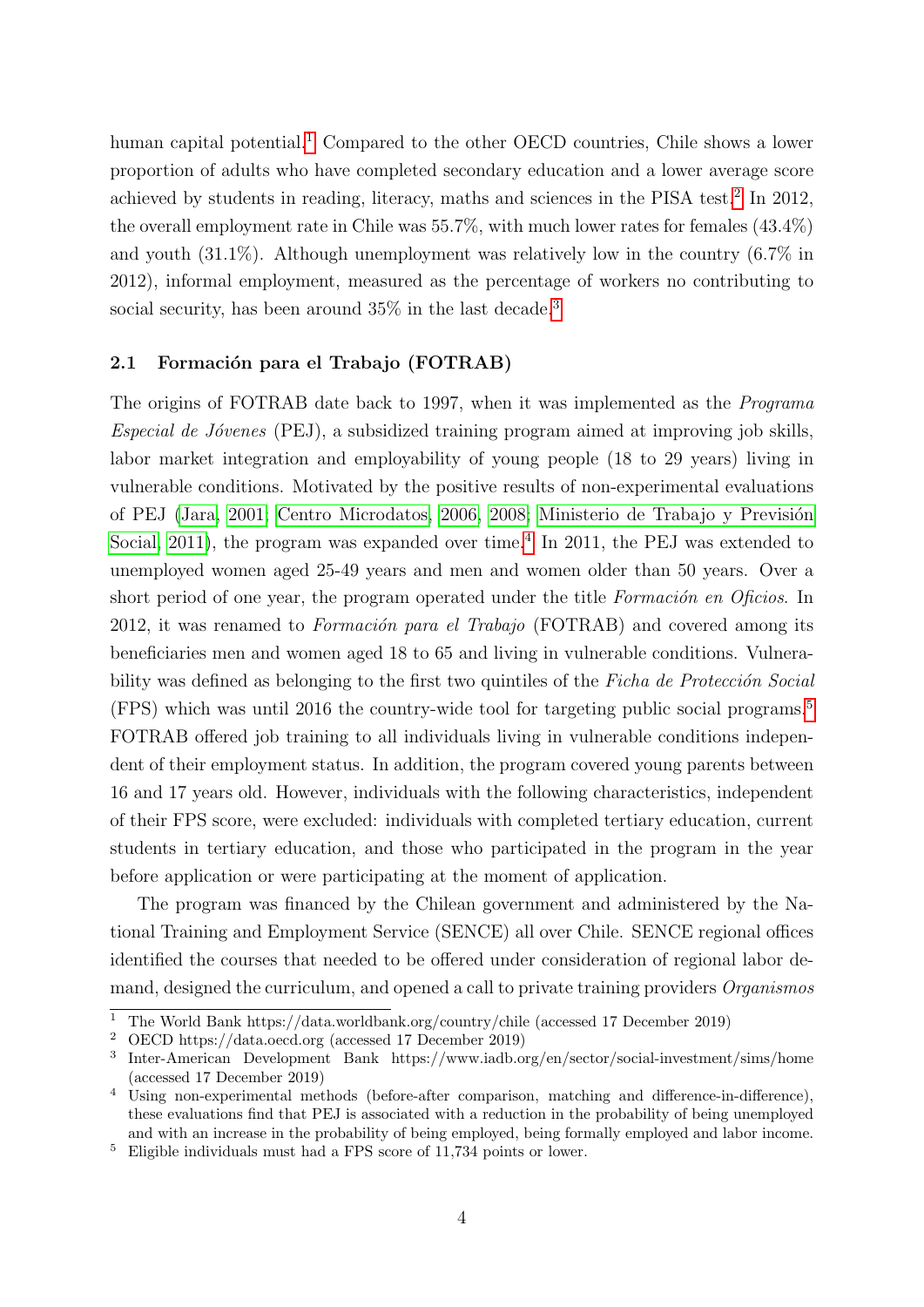Técnicos de Capacitación (OTEC) that could apply for the practical implementation of the courses. In the call, SENCE specified the subject of training and the topics that must be included. Since the main objective of the program is to improve the skills and labor market outcomes of participants the curriculum is build to improve participants human capital by providing them with cognitive and non-cognitive skills in addition to technical skills specific to the occupation. The program should increase the chances of unemployed individuals to find employment, support individuals to transit from informality to formal employment and to increase the wages of those currently employed, establish more stable employment relationships and provide the necessary skills to individuals who plan to become self-employed. Interested OTECs applied by presenting a proposal of how to practically implement the program and achieve the programs objectives. Finally, the proposals were evaluated by SENCE and ones with top scores were hired and paid for each trained participant. The first cohort entered the program in 2012 and the program was implemented until 2018.

Table 1: Training content and features by course type

<span id="page-7-0"></span>

| I. Classroom training (CT)                                                                                                                                 |                                                                                  |  |  |  |  |  |
|------------------------------------------------------------------------------------------------------------------------------------------------------------|----------------------------------------------------------------------------------|--|--|--|--|--|
| $(1)$ Classroom training (min. 250 hours)<br>(2) Accident insurance<br>(3) Food and transportation subsidy (US\$ 6 daily)<br>(4) Certificates and licenses |                                                                                  |  |  |  |  |  |
| II. CT plus job training (CJT)                                                                                                                             | III. CT plus technical assistance (CTA)                                          |  |  |  |  |  |
| $(5)$ On-the-job training $(360$ hours)<br>$(6)$ Job-finding support                                                                                       | $(5)$ Technical assistance (min. 40 hours)<br>$(6)$ Subsidy for tools (US\$ 404) |  |  |  |  |  |

Note: There are three different course types. Contents (1)-(4) are common to all three course types. CJT and CTA offers additional two components, respectively.

Eligible individuals could apply to a freely chosen subsidized job training course from a set of available courses in each region. The average duration of the offered courses ranged between four to six months. The courses can be classified in three types (see Table [1\)](#page-7-0). The first type is classroom training (CT). Courses of this type mainly took place in the classroom and consists of a minimum of 250 hours of training. On average, classroom training courses lasted 500 hours and individuals spent four hours per day in the classroom. At least 60% of the total duration was devoted to teaching technical skills specific to the trained occupation, while the remaining time was spent to teach transferable skills (e.g., non-cognitive skills, digital and financial knowledge). The training providers were allowed to vary the distribution of hours between these modules and teaching methodologies conditional on offering training on specific technical and transferable skills. Participants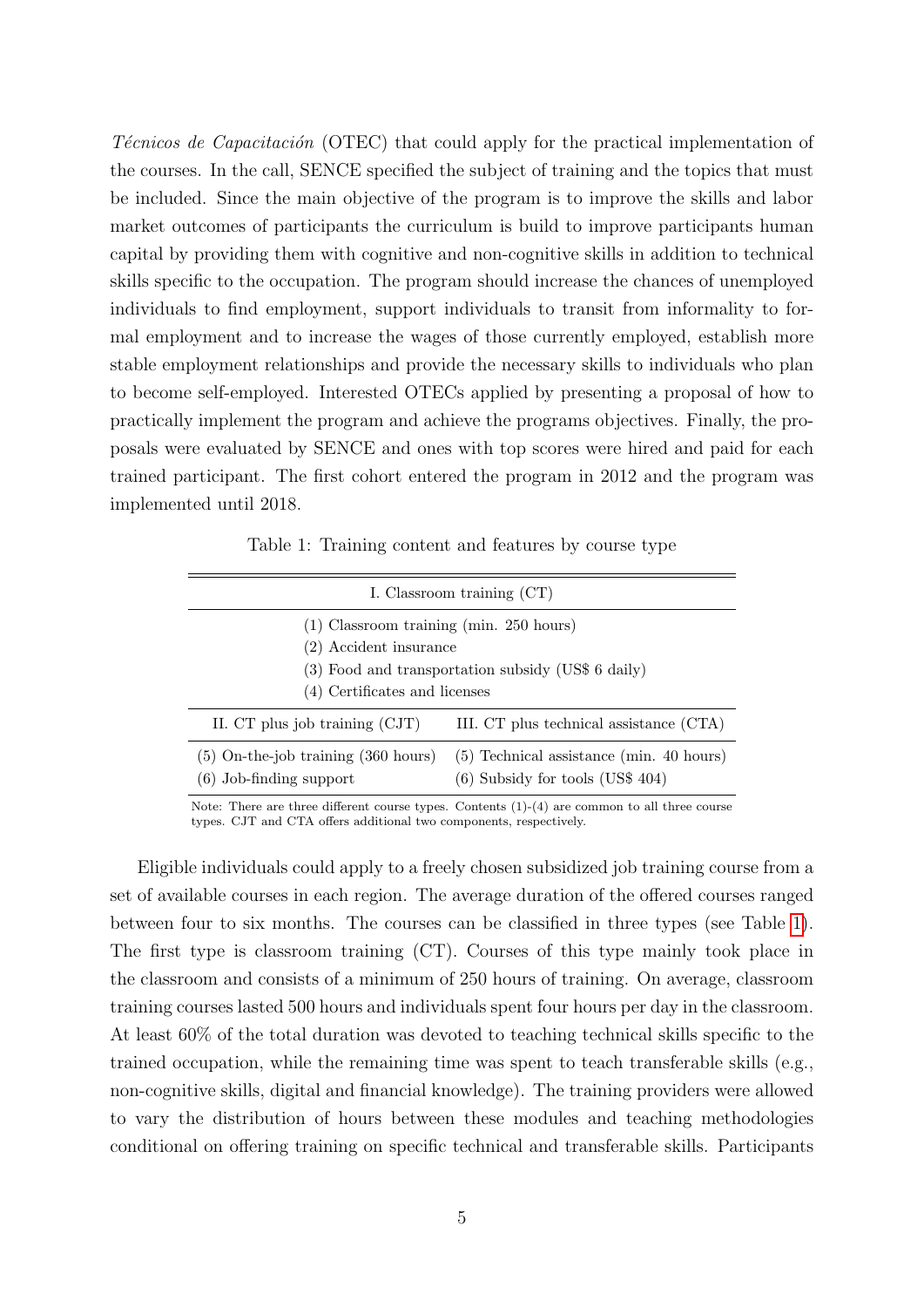were provided an accident insurance, a daily subsidy of US\$[6](#page-8-0) for transport and food<sup>6</sup> and certificates or licenses in case the occupation require them. These benefits were also offered in the two other course types.

The second course type consists of classroom training plus job training (CJT). In addition to the classroom component these courses offer 360 hours of on-the-job training and job-finding support. The focus of CT and CJT courses is on finding paid employment. The third course type consists of classroom training plus technical assistance (CTA). In contrast to the other two types, these courses are designed for individuals interested in being self-employed. In addition to the content taught in the classroom, the curriculum covers at least 40 hours of technical assistance (covering, for instance, topics like selfmarketing, branding, and accounting) to improve self-employability and a subsidy of up to US\$404 for buying tools for those who finalized the technical assistance phase. In 2013, the average cost per trainee to FOTRAB was about US\$3,200.

#### 2.2 Experimental design

The experimental evaluation of the program was designed in 2012, under the framework of a loan between SENCE and the Inter-American Development Bank (IDB), and motivated by the evolution and importance of the program and the absence of experimental evaluations of training programs in the country. The experiment took place in one of the three cohorts of applicants to FOTRAB in 2013 (Llamado 22 ). The experimental design involved several steps. First, a sample of 123 courses offered in three regions (Biobío, Metropolitana and Valparaíso) and organized by 12 training providers were selected. SENCE decided to implement the evaluation in the three regions with larger demand. The selection of courses was guided by two criteria: selected courses needed to represent the diversity of courses offered by FOTRAB and they had to show enough demand in previous Llamados to ensure that randomization by excess of applications could be implemented. The selected courses represent 46% of courses in the three regions (and 31% of the total courses implemented in the country in that Llamado). The type of offered courses varied by region and provider. A large majority of 67% were CTJ courses, 20% were CTA courses, and only 13% of pure CT courses. A distribution of course types by region and OTEC is presented in Table [A.1](#page-33-0) in Appendix [A.](#page-4-0)

Second, training providers were asked to prepare a list of eligible applicants equivalent to twice the capacity of each training course. Third, SENCE/IDB received the list of eligible candidates and randomly assigned them to the treatment or the control group. Randomization was realized within each course and stratified by gender. Overall, 5,193 applicants were randomly assigned to the control and treatment group (columns 1 and 2

<span id="page-8-0"></span><sup>&</sup>lt;sup>6</sup> The 2013 average exchange rate of US\$1 = 495 Chilean Pesos (CLP) is used in the paper.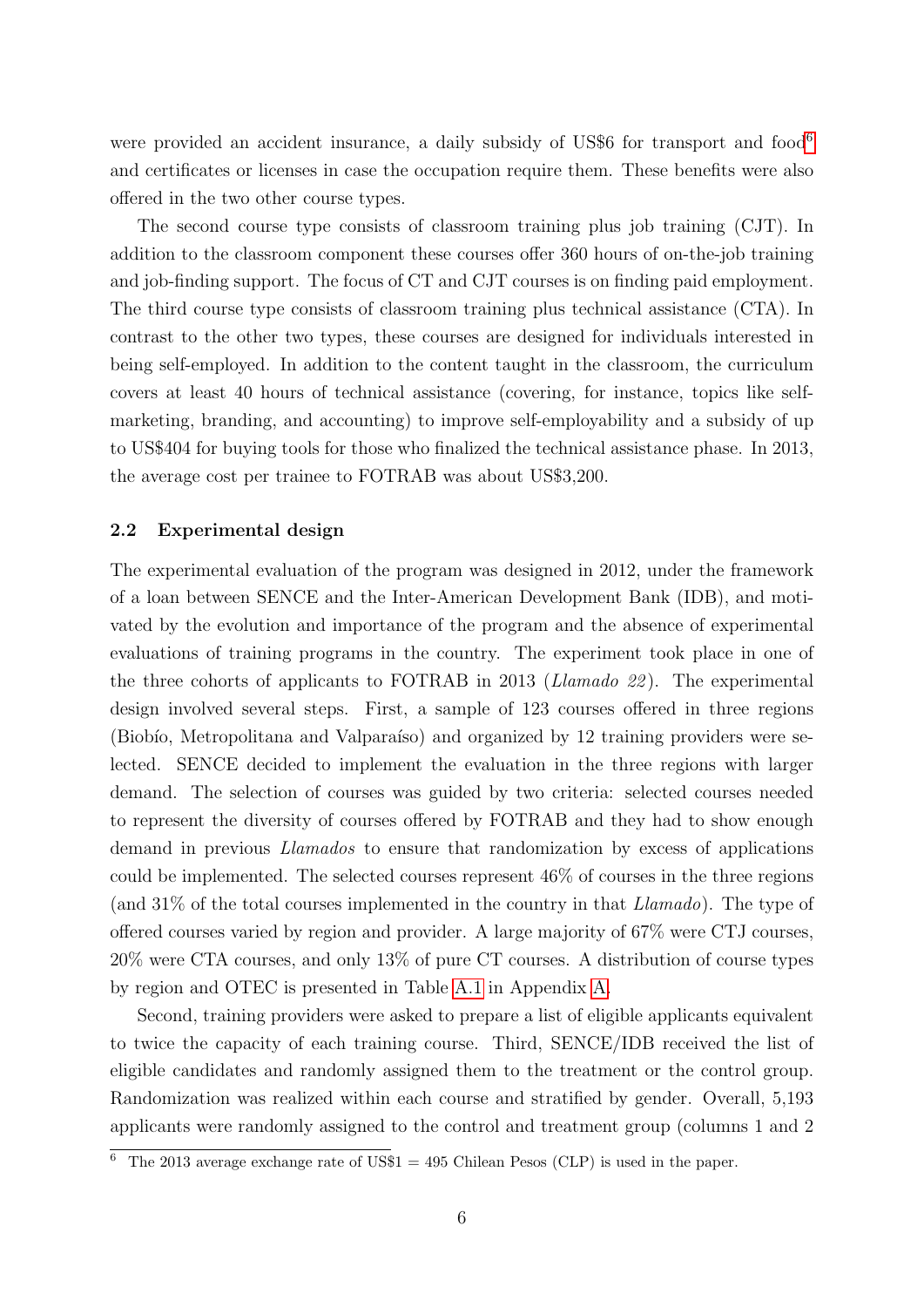<span id="page-9-0"></span>

|            | Original randomization |                      |          | Realized assignment  |                       |                        | Realized participation |         |
|------------|------------------------|----------------------|----------|----------------------|-----------------------|------------------------|------------------------|---------|
|            | Treatment<br>$Z^* = 1$ | Control<br>$Z^* = 0$ | Assigned | Re-assigned<br>$Z=1$ | Not-assigned<br>$Z=0$ | Participant<br>$D = 1$ | No-show<br>$D=0$       | Control |
|            | (1)                    | $\left( 2\right)$    | (3)      | $\left( 4\right)$    | $\left( 5\right)$     | (6)                    | (7)                    | (8)     |
| All        | 2,631                  | 2,562                | 2,631    | 1.020                | 1,542                 | 2.464                  | 1,187                  | 1,542   |
| CT         | 330                    | 321                  | 330      | 106                  | 215                   | 311                    | 125                    | 215     |
| CJT        | 1,701                  | 1,675                | 1,701    | 760                  | 915                   | 1,561                  | 900                    | 915     |
| <b>CTA</b> | 600                    | 566                  | 600      | 154                  | 412                   | 592                    | 162                    | 412     |

Table 2: Original randomization, realized assignment, and participation

Note: Z\* indicates original randomization. Training providers had the opportunity to fill empty slots of assigned applicants that did not show-up or dropped-out early. Z indicates if an applicant was randomly assigned to participate in a course either by original assignment or by re-assignment. D indicates participation in a course. The evaluation is based on the realized assignment. CT is the abbreviation for classroom training, CJT is classroom plus job training, and CTA is classroom plus technical assistance.

of Table [2\)](#page-9-0). Fourth, the list of individuals assigned to the treatment group was sent to the training providers to proceed with their registration and to start the course. From applicants who were originally assigned to participate in the program about 36% never started or dropped-out early. Every time when an applicant originally assigned to the treatment group was not longer available or dropped-out within the initial 20% of the training, the provider should contact SENCE/IDB who would randomly select a replacement out of the list of controls.

The implementation of the evaluation followed the experimental design with the exception of the fourth step. When receiving the lists of applicants assigned to the treatment groups OTECs knew who were not in these lists. This allowed them to skip the step where they had to contact SENCE/IDB for getting a randomized replacement and, contrarily to the design, directly contact applicants originally assigned to the control group. Unfortunately, we do not know how often this happened and how the OTECs decided which individuals they offered a slot for being reassigned. We carefully investigate whether original and realized assignment is random based on the applicants information in our data (see Section [4\)](#page-13-0). The advantage of our study is that we observe the baseline characteristics and outcomes for nearly 90% of applicants. This allows us to carefully investigate potential selection in the re-assignment procedure.

We focus on the impact of being offered to participate in FOTRAB either during the original randomization or by being re-assigned. The numbers of applicants assigned or re-assigned to the treatment and the control group are shown in columns (3)-(4) of Table [2.](#page-9-0) Caused by the re-assignment procedure, the treatment group is larger than the control group. We define an assigned person as participant if she or he passes the initial 20% of the course. The numbers of participants, no-shows (the ones who never started or dropped out earlier) and non-participants are reported in columns  $(6)-(8)$ . The compliance rate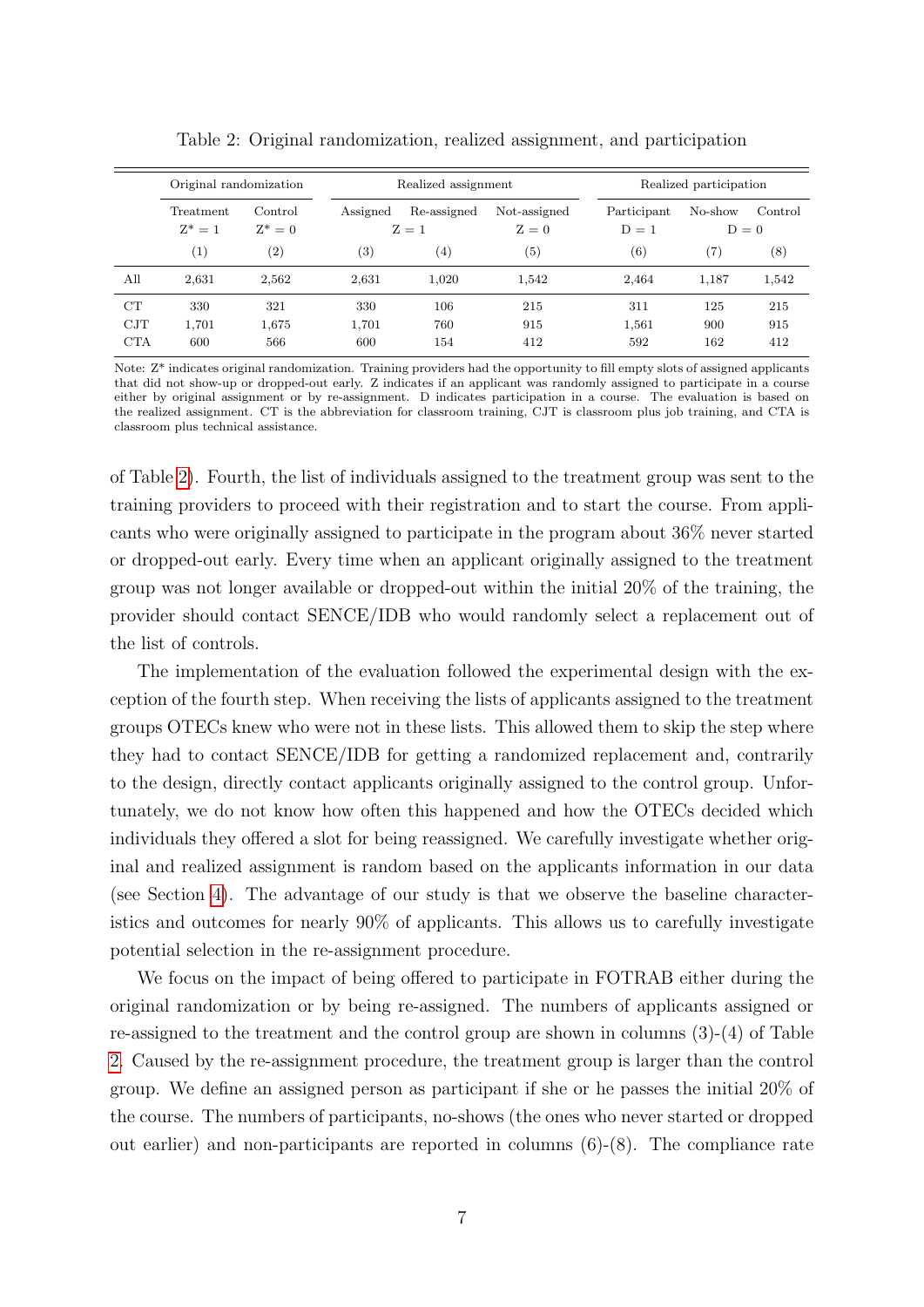defined as the share of participants among those assigned to a course is 67%.

## <span id="page-10-2"></span>3 Data collection and sample attrition

Applicants' information was collected in four points in time in face-to-face interviews: (i) basic data was collected at the time of application; (ii) a baseline questionnaire (including, for instance, socio-demographic and labor characteristics and skills) in 2013; (iii) a medium-term follow-up survey was conducted at about 1.5 years after applying to FO-TRAB; and (iv) a long-term follow-up survey was collected in 2016, about 3 years after applying to FOTRAB. In addition, we use data from administrative records that track individuals until August 2017, i.e., 51 months after application to the program. This allows us to estimate short, medium- and long-term impacts of the FOTRAB program.

#### <span id="page-10-1"></span>3.1 Basic data and baseline survey

Basic data was collected among all individuals who applied to the program. It consists of basic demographic characteristics at the time of applying and information for confirming eligibility to FOTRAB. The baseline survey was conducted shortly before training started and includes a large set of information of applicants such as many socio-demographic variables as well as information about household characteristics, education and self-reported labor market status. An enormous advantage of the evaluation of the FOTRAB program is the extensive measurement of cognitive and non-cognitive skills.

Cognitive skills at baseline were measured with tests of literacy, numeracy, spatial ability, and fluid intelligence. Literacy was measured by a "banked gap-filling" test. Individuals were asked to complete 12 gaps in a text by selecting words from a "bank" of words randomly ordered outside the text. The test for numeracy skills included a basic arithmetic problem. Spatial ability was measured by a paper folding task [\(Ekstrom](#page-31-4) [et al., 1976\)](#page-31-4). The image of an squared piece of paper later folded in two was shown to individuals. Then, two holes were punched in two places through the folded paper. Individuals were asked to choose the picture that correctly represent how the paper would look like after being unfolded. Spatial ability is the capacity to understand and remember the spatial relations among objects and has been found to affect labor outcomes (Aldén [et al., 2017\)](#page-30-5). To measure fluid intelligence,<sup>[7](#page-10-0)</sup> a set of non-verbal multiple choice questions were used. For each question, individuals were asked to select, from a set of four to eight choices, the picture that completes a specific visual geometric design.

Non-cognitive skills were measured with three concepts. First, the Ten Items Personal-

<span id="page-10-0"></span><sup>7</sup> Fluid intelligence (skills for solving new problems) and crystallized intelligence (skills for using knowledge and experience) are two domains of general intelligence [\(Carroll, 1993\)](#page-31-5).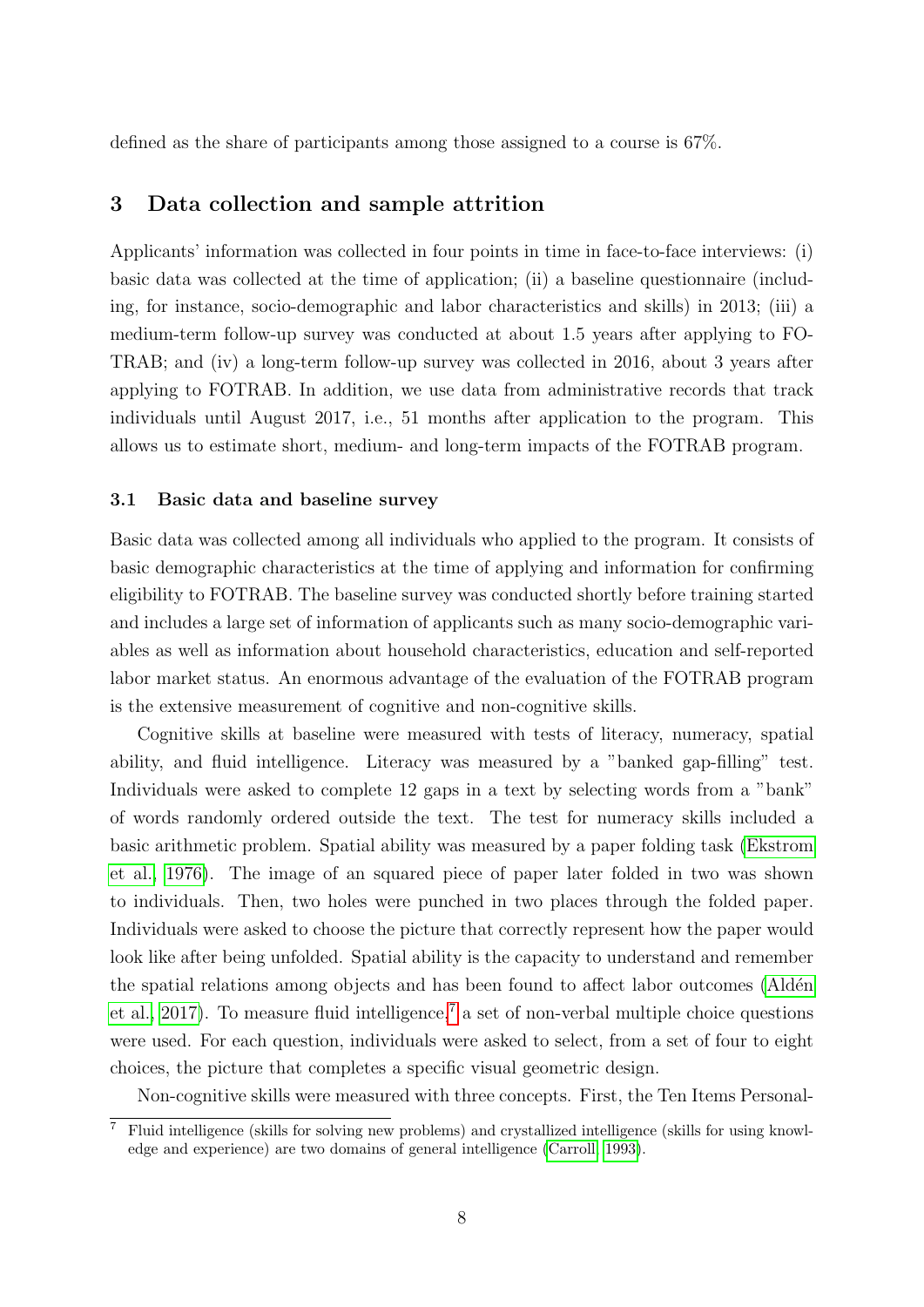ity Inventory Test (TIPI) [\(Gosling et al., 2003\)](#page-31-6) to measure the Big-Five personality traits (openness to experiences, conscientiousness, extraversion, agreeableness and neuroticism) was implemented. Second, the 8-item scale to assess applicants' locus of control was used. This test reflects how much individuals believe that they have control over the outcome of events in their lives, as opposed to external forces beyond their control [\(Rotter, 1966\)](#page-32-5). Third, a 10-item Rosenberg self-esteem scale was included in the baseline survey [\(Rosen](#page-32-6)[berg, 1965\)](#page-32-6). This scale measures individuals overall evaluation of their own worth. An overview of the collected information in the baseline survey is provided in Table [3.](#page-11-0)

<span id="page-11-0"></span>

|                                       | <b>Baseline</b> | Follow-up 1<br>$(\text{after } 18 \text{ months})$ | Follow-up 2<br>$(\text{after } 35 \text{ months})$ |
|---------------------------------------|-----------------|----------------------------------------------------|----------------------------------------------------|
| Socio-demographics                    | X               | $\mathbf x$                                        | $\mathbf x$                                        |
| Household characteristics             | $\mathbf x$     | $\mathbf x$                                        | $\mathbf x$                                        |
| Education and labor market experience | X               | $\mathbf x$                                        | X                                                  |
| Labor market situation                |                 |                                                    |                                                    |
| Employment                            | $\mathbf x$     | $\mathbf x$                                        | $\mathbf x$                                        |
| Contributions to social security      | X               | $\mathbf x$                                        | $\mathbf x$                                        |
| Labor income                          | X               | $\mathbf x$                                        | $\mathbf x$                                        |
| Hours worked                          | X               | $\mathbf x$                                        | X                                                  |
| Self-employment                       | X               | $\mathbf x$                                        | $\mathbf X$                                        |
| Cognitive skills                      |                 |                                                    |                                                    |
| Literacy                              | X               | $\mathbf x$                                        |                                                    |
| Numeracy                              | $\mathbf x$     | $\mathbf{x}$                                       |                                                    |
| Spatial orientation                   | X               | $\mathbf x$                                        |                                                    |
| Fluid intelligence                    | X               | $\mathbf x$                                        |                                                    |
| Reflection (CRT)                      |                 |                                                    | X                                                  |
| Non-cognitive skills                  |                 |                                                    |                                                    |
| <b>BIG</b> Five                       | $\mathbf x$     |                                                    |                                                    |
| Locus of control                      | $\mathbf x$     |                                                    |                                                    |
| Self-esteem (Rosenberg Test)          | X               | $\mathbf x$                                        |                                                    |
| <b>CPS</b>                            |                 | $\mathbf x$                                        |                                                    |
| <b>GRIT</b>                           |                 | $\mathbf x$                                        |                                                    |
| Self-efficacy                         |                 |                                                    | $\mathbf x$                                        |

Table 3: Collected information and attrition rates

Notes: The first and second follow-up surveys were collected, on average, 18 and 35 months after individuals applied to FOTRAB, respectively. The first follow-up was collected between 16 and 22 months after application, and the second follow-up between 32 and 39 months.

## 3.2 Follow-up surveys

The first follow-up survey was conducted between the end of 2014 and beginning of 2015 which was on average 18 months after applying to FOTRAB. The second follow-up took place in 2016, on average 35 months after applying to FOTRAB. As in the baseline survey, personal and household characteristics as well as self-reported labor market status was collected in both points in time. The labor market information included the employment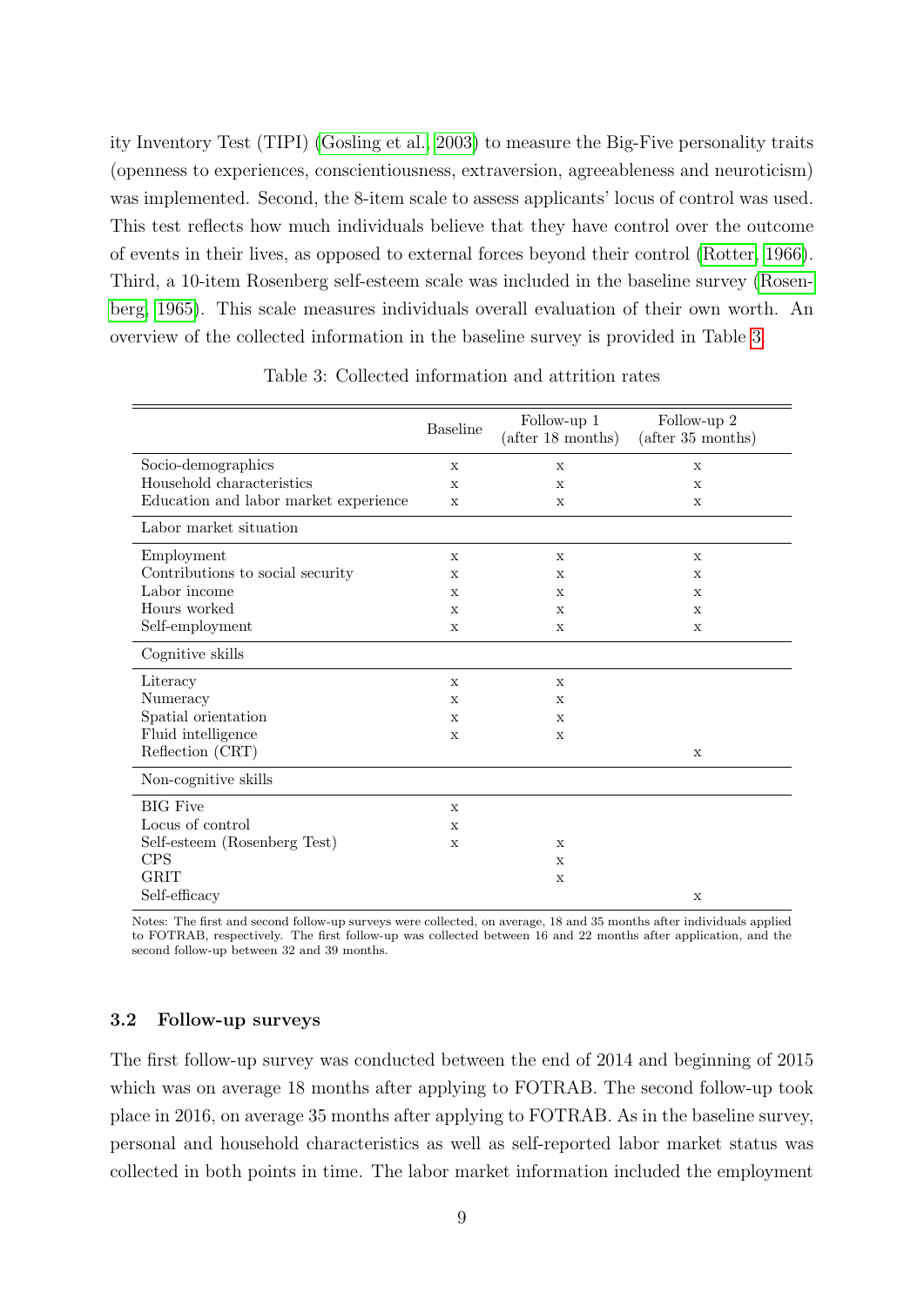or self-employment status, whether contributions to the social security systems are paid, monthly labor income and the number of hours worked per month.

Again, tests for the measurement of cognitive and non-cognitive skills were implemented in both follow-up surveys. With respect to cognitive skills, the first follow-up included similar test as in the baseline survey. These test were not repeated in the second follow-up but replace by a Cognitive Reflection Test (CRT) [\(Frederick, 2005\)](#page-31-7). The CRT consists of three-items in order to measure the cognitive ability to reflect on a question (i.e., using effort, motivation, concentration, maths skills) and resist the impulse of reporting the first intuitive response that comes to mind. CRT has been found to be positively associated with risk-taking and patience [\(Frederick, 2005\)](#page-31-7).

For non-cognitive skills, the Rosenberg test was repeated in the first follow-up and complemented by a 14-item scale GRIT measure [\(Duckworth and Quinn, 2009\)](#page-31-8) and a Personal Competencies Scale (CPS) test [\(Brea, 2010\)](#page-30-6). The GRIT test is designed to reveal an individuals' consistency, perseverance and passion for achieving long-term results. The CPS tests seven personal and social skills which are leadership, conflict resolution, selfesteem, relationship with others, organization, empathy and communication. As for the cognitive skills, the second follow-up included only one test for non-cognitive skills which is a 10-item scale of general self-efficacy to assess individuals' belief of their own ability to achieve goals [\(Jerusalem and Schwarzer, 1992\)](#page-32-7).

#### 3.3 Attrition at baseline and follow-up surveys

The overall attrition rates are relatively low in this evaluation. First, we observe some attrition between application and the baseline survey. 89% of applicants were interviewed at the baseline. In Table [4,](#page-13-1) we perform regressions to investigate if the attrition rates differ between applicants who were originally assigned to participate in the course and those assigned to the control group. We regress an indicator of participation in the baseline survey on an indicator for original assignment to the treatment group, course-by-gender fixed effects and basic characteristics collected at the time of application (see column 1 and 2). The coefficients are close to zero and not significant, which suggests that attrition between application and the baseline survey seemed to be random.

Next, we focus on attrition in the two follow-up surveys (see columns 3-6). Because re-assignment took place after the baseline survey but before the follow-ups, we regress an indicator of participation in the first or second follow-up survey, respectively, on an indicator for being originally or re-assigned to the treatment group, course-by-gender fixed effects and characteristics provided at application and at the baseline. We find a positive coefficient of the likelihood to participate in the first follow-up of about 3 percentage points (pp). Although the effects are not large they could lead to a bias in the empirical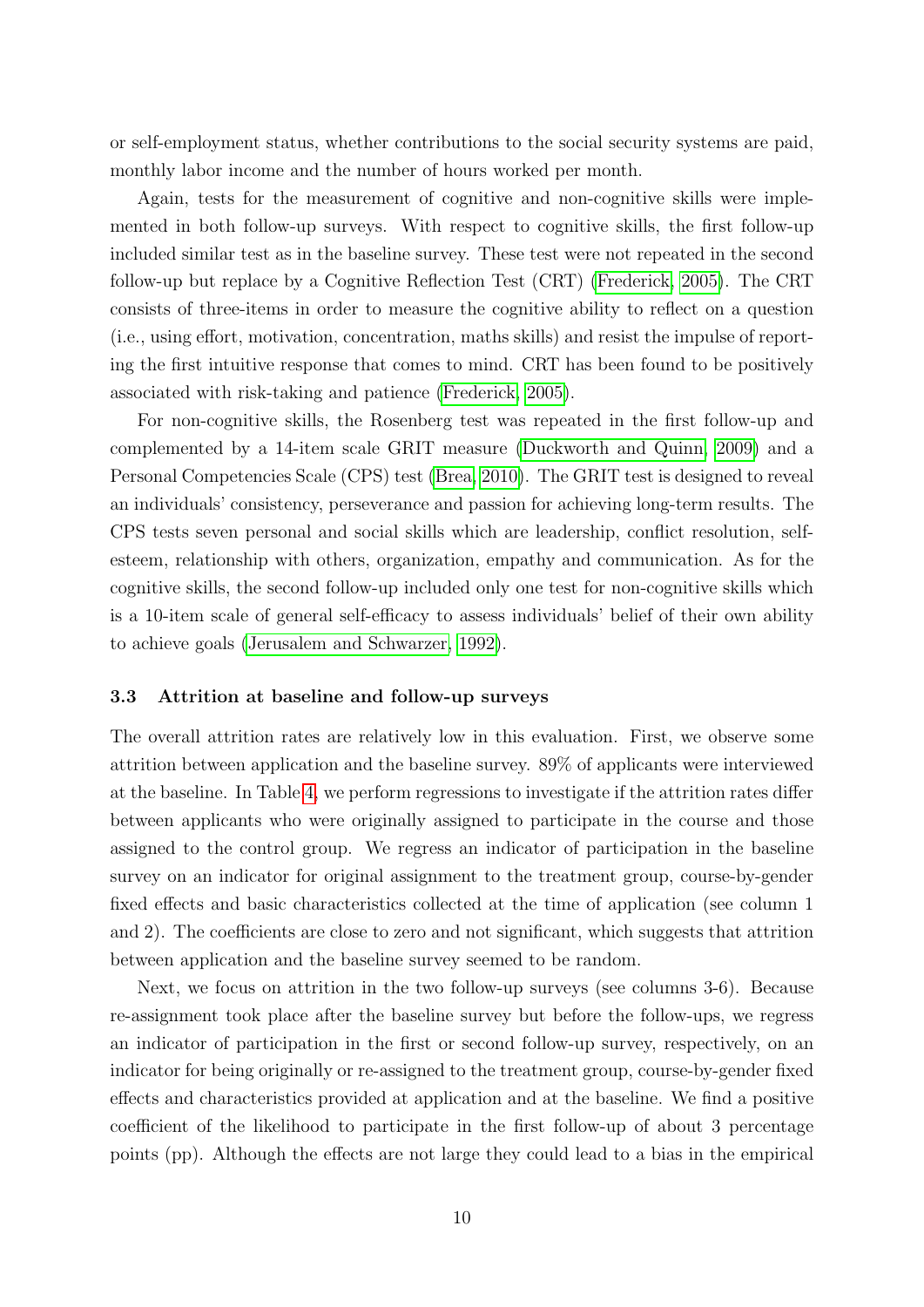|                        | Baseline survey  |                  |                  | Follow-up 1      |                  | Follow-up 2      |
|------------------------|------------------|------------------|------------------|------------------|------------------|------------------|
|                        | $\cdot$ 1)       | (2)              | 3)               | (4)              | (5)              | (6)              |
| Response rate          |                  | 0.887            |                  | 0.868            |                  | 0.863            |
| Original assignment    | 0.010<br>(0.008) | 0.010<br>(0.009) | 0.028<br>(0.009) | 0.022<br>(0.011) | 0.019<br>(0.010) | 0.011<br>(0.011) |
| Basic characteristics  | No               | Yes              | No               | $_{\rm Yes}$     | No               | Yes              |
| Number of observations | 5,193            | 5,193            | 5,193            | 5,193            | 5,193            | 5,193            |

<span id="page-13-1"></span>Table 4: Impact of random assignment on probability to participate in the surveys

Notes: The table reports the coefficient of an indicator of whether the person participate in the baseline or the follow-up surveys, respectively, on the originals or realized assignment dummy. Robust standard errors are reported in parentheses. All regressions control for gender and course fixed effects. In columns (2), (4), and (6), we control for the characteristics provided at the time of application which are age, poverty score (FPS) and labor market indicators in the year previous to application.

results. We find no relation between being offered to participate in the program and in the second follow-up survey.

# <span id="page-13-0"></span>4 Experimental balance and non-compliance

## <span id="page-13-2"></span>4.1 Balancing of applicants characteristics

|                                                 | Original<br>randomization |                             | Realized<br>assignment      |                       |                     | Realized<br>participation     |  |
|-------------------------------------------------|---------------------------|-----------------------------|-----------------------------|-----------------------|---------------------|-------------------------------|--|
|                                                 | Control<br>group          | Diff<br>Treatment           | Not assigned<br>group       | Diff<br>Assigned      | Realized<br>treated | Diff<br>No-shows              |  |
|                                                 | (1)                       | (2)                         | (3)                         | (4)                   | (5)                 | (6)                           |  |
| Age in years                                    | 32.45                     | $-0.050$<br>(0.106)         | 32.82                       | $-0.075$<br>(0.112)   | 31.95               | 0.129<br>(0.140)              |  |
| Poverty index (FPS)                             | 5,900                     | $-120$<br>(80)              | 5,845                       | $-27$<br>(92)         | 5,884               | $-221$<br>(109)               |  |
| Formal empl. $2011/12$                          | 0.581                     | $-0.012$<br>(0.014)         | 0.601                       | $-0.046$<br>(0.015)   | 0.539               | 0.068<br>(0.020)              |  |
| Formal empl. 2012                               | 0.465                     | $-0.012$<br>(0.013)         | 0.475                       | $-0.034$<br>(0.016)   | 0.431               | 0.056<br>(0.019)              |  |
| Months formal 2012                              | 3.645                     | $-0.159$<br>(0.130)         | 3.783                       | $-0.368$<br>(0.151)   | 3.235               | 0.641<br>(0.194)              |  |
| Labor income in 2012                            | 128,282                   | $-2,986$<br>(4,722)         | 134,112                     | $-11,585$<br>(5, 454) | 115,800             | 20,944<br>(6,522)             |  |
| Num. of observations<br>Test joint significance |                           | 5,193<br>$p$ -value = 0.696 | 5,193<br>$p$ -value = 0.115 |                       |                     | 3,651<br>$p$ -value $= 0.002$ |  |

Table 5: Experimental balancing using applicants' characteristics

Note: We control for course-by-gender fixed effects in all regressions. Robust standard errors are reported in parentheses.

If the randomization of applicants was successfully implemented, the characteristics of those who are assigned to the control group and those who are offered to participate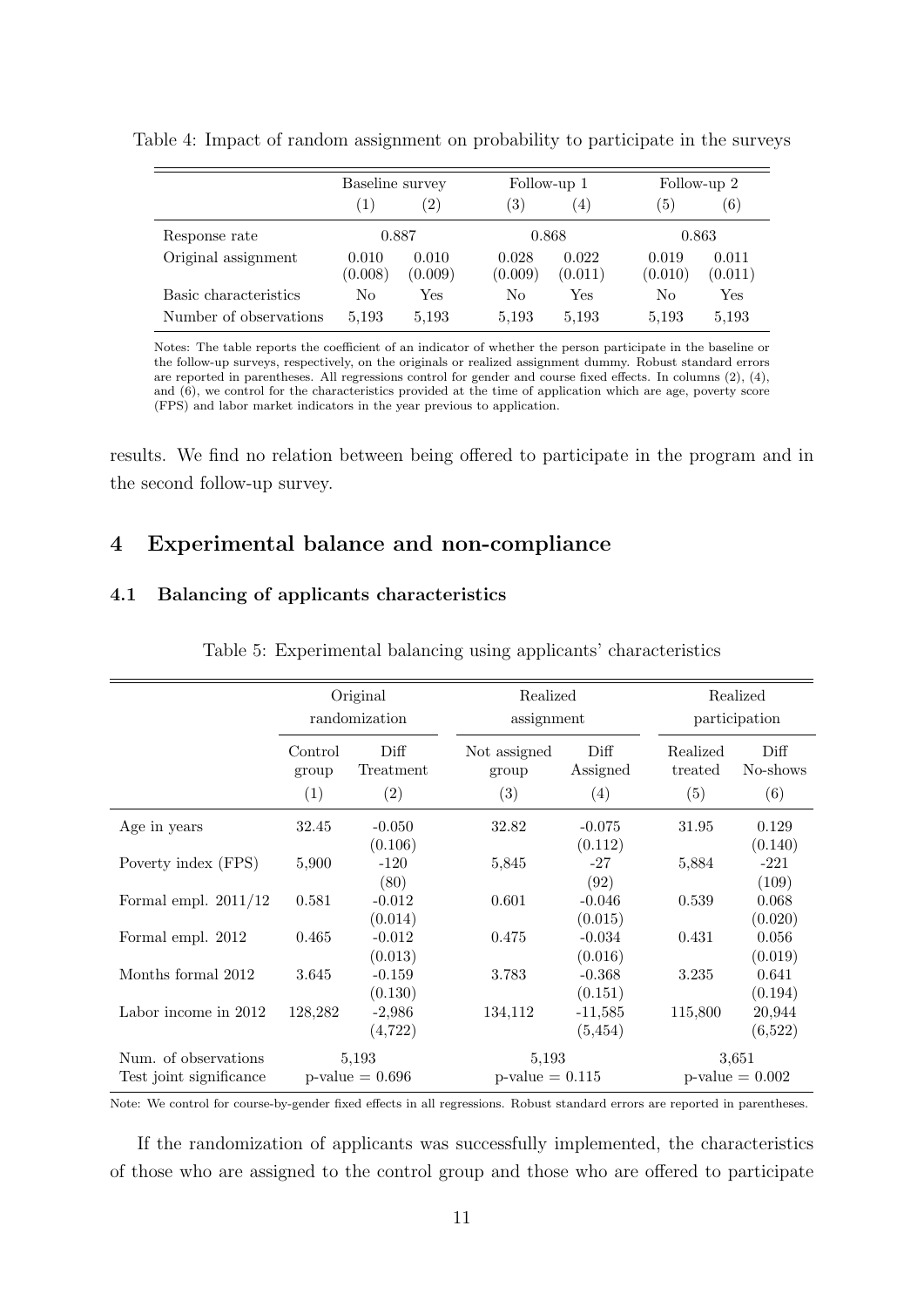in training would be not statistically different. In Table [5,](#page-13-2) we focus on the balancing of characteristics at application on which randomization was based on. Since randomization took place within training provider and course and was stratified by gender, we control for course-by-gender fixed effects in all regressions. In columns (1) and (2), we show the mean characteristics of applicants randomly assigned to the control group and their difference to those assigned to the treatment group based on original assignment. In columns (3) and (4), we focus on the balancing of the realized assignment groups. If the original assignment as well as the re-assignment was random, the characteristics of the original assigned groups and the realized assigned groups should be similar, respectively. Additionally, we investigate the non-compliance behavior of the assigned applicants in columns (5) and (6). If it was random, the characteristics of those who comply with the assignment and those who did no show up or dropped out early should be similar as well.

Applicants were 32 years old on average and had an average poverty score of 5,838 which indicates that they belong to the poorest quintile of the population. 57% of the men and women that applied to FOTRAB were formally employed at some point of time between 2011 and 2012, but only 46% in the year before application. They were employed for 3.6 months on average in 2012 and had a monthly labor income of 126,998 Chilean Pesos. A test for the joint significance of applicants characteristics to predict treatment assignment is not significant. Thus, we conclude that the assignment procedure was randomly implemented.

For realized assignment, we find some significant differences of the labor market status directly before application. Those assigned to participate were less likely to be employed and had lower income. All information available at application are jointly not significant and can not predict the assignment status. This indicates that applicants were randomly assigned to participate in FOTRAB. However, we observe non-randomness in the noshow behavior. Participants were negatively selected with respect to their labor market history. Those who did not show-up were significantly more often formally employed and had higher labor income in the past. The characteristics jointly predict the compliance behavior of those assigned to the treatment group.

#### 4.2 Balancing of characteristics at the baseline

The baseline survey collects a variety of applicants characteristics including household information, educational attainment, and the results from cognitive and non-cognitive tests. In Table [6,](#page-15-0) we show the balancing and non-compliance behavior based on the baseline characteristics. Because of attrition between application and the baseline survey, the statistics are based on a slightly smaller sample (89% of original applicants) of 4,608 applicants.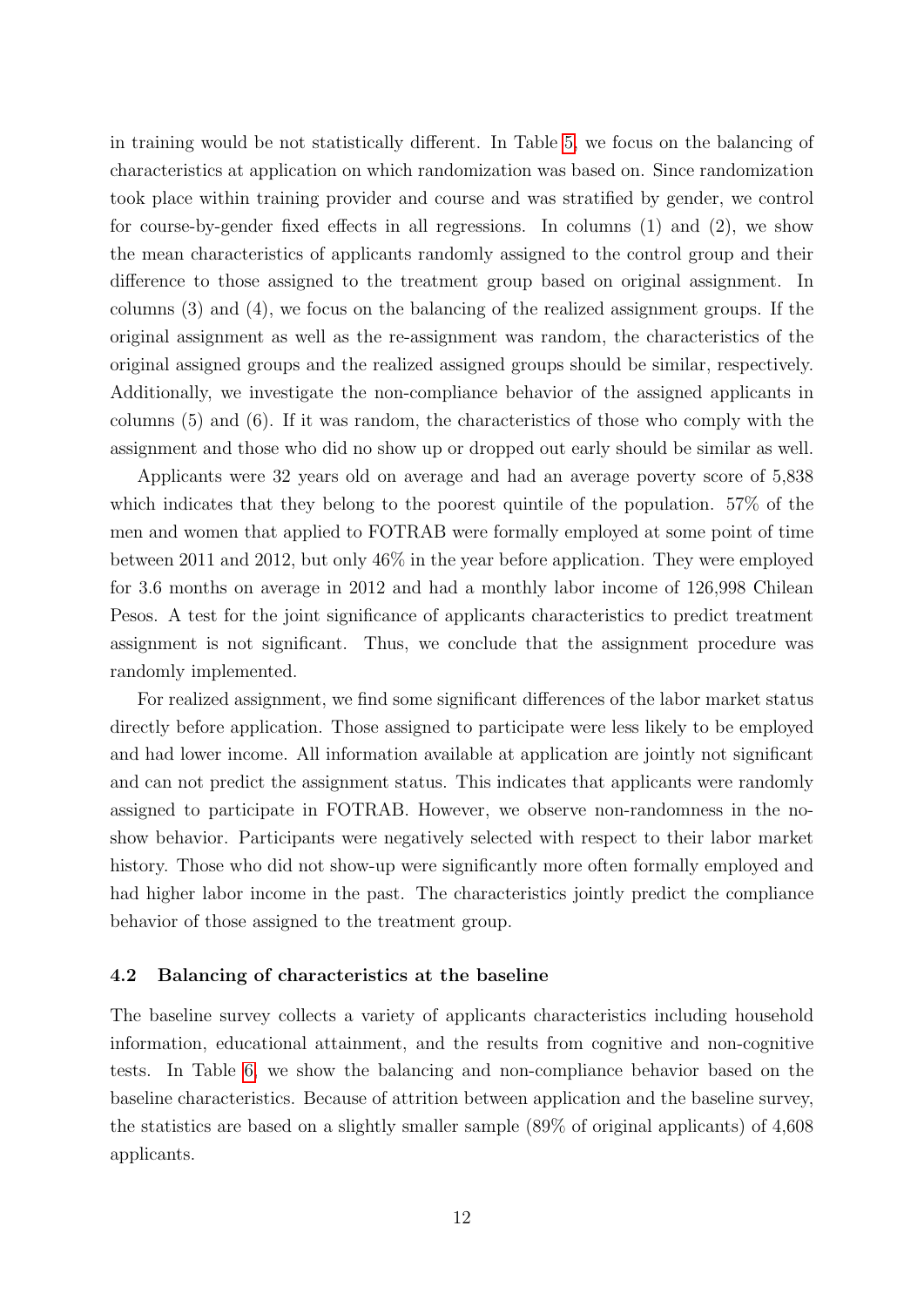<span id="page-15-0"></span>

|                                             |                         | Original<br>randomization | Realized<br>assignment       |                         |                            | Realized<br>participation |
|---------------------------------------------|-------------------------|---------------------------|------------------------------|-------------------------|----------------------------|---------------------------|
|                                             | Control<br>group<br>(1) | Diff<br>Treatment<br>(2)  | Not assigned<br>group<br>(3) | Diff<br>Assigned<br>(4) | Realized<br>treated<br>(5) | Diff<br>No-shows<br>(6)   |
| Household characteristics                   |                         |                           |                              |                         |                            |                           |
| Married/partnership                         | 0.415                   | 0.003                     | 0.443                        | $-0.040$                | 0.390                      | 0.042                     |
|                                             |                         | (0.015)                   |                              | (0.017)                 |                            | (0.021)                   |
| Household size                              | 4.190                   | 0.049                     | 4.171                        | 0.081                   | 4.254                      | $-0.036$                  |
|                                             |                         | (0.049)                   |                              | (0.054)                 |                            | (0.076)                   |
| Number of children                          | 1.885                   | $-0.011$                  | 1.890                        | $-0.009$                | 1.892                      | $-0.048$                  |
|                                             |                         | (0.032)                   |                              | (0.032)                 |                            | (0.045)                   |
| Head of household                           | 0.454                   | $-0.030$                  | 0.467                        | $-0.027$                | 0.421                      | $\,0.035\,$               |
|                                             |                         | (0.014)                   |                              | (0.016)                 |                            | (0.022)                   |
| HH members 0-5 yrs                          | 0.408                   | 0.014<br>(0.013)          | 0.420                        | $-0.000$<br>(0.016)     | 0.402                      | 0.038<br>(0.020)          |
| HH members $> 65$ yrs                       | 0.136                   | $0.011\,$                 | 0.136                        | 0.007                   | 0.140                      | 0.011                     |
|                                             |                         | (0.010)                   |                              | (0.011)                 |                            | (0.015)                   |
| Joint significance                          |                         | $p$ -value = 0.746        | $p$ -value = 0.162           |                         |                            | $p$ -value = 0.121        |
| Educational attainment and cognitive skills |                         |                           |                              |                         |                            |                           |
|                                             |                         |                           |                              |                         |                            |                           |
| Years of education                          | 11.47                   | 0.104                     | 11.43                        | 0.076                   | 11.54                      | $-0.026$                  |
| Literacy test                               | 0.876                   | (0.049)<br>0.004          | 0.874                        | (0.061)<br>0.008        | 0.881                      | (0.081)<br>0.006          |
|                                             |                         | (0.006)                   |                              | (0.007)                 |                            | (0.007)                   |
| Numeracy test                               | 0.749                   | 0.011                     | 0.747                        | $0.006\,$               | 0.753                      | 0.012                     |
|                                             |                         | (0.010)                   |                              | (0.011)                 |                            | (0.012)                   |
| Spatial orientation                         | 0.755                   | 0.022                     | 0.756                        | $0.016\,$               | 0.769                      | $-0.006$                  |
|                                             |                         | (0.013)                   |                              | (0.016)                 |                            | (0.018)                   |
| Fluid intelligence                          | 53.73                   | 0.682                     | 54.06                        | 0.161                   | 54.46                      | 0.853                     |
|                                             |                         | (0.649)                   |                              | (0.614)                 |                            | (0.987)                   |
| Joint significance                          |                         | $p$ -value = $0.489$      | $p$ -value = 0.596           |                         |                            | $p$ -value = $0.219$      |
| Non-cognitive skills                        |                         |                           |                              |                         |                            |                           |
| Locus of control                            | 33.75                   | 0.149                     | 33.74                        | 0.196                   | 33.79                      | 0.351                     |
|                                             |                         | (0.140)                   |                              | (0.163)                 |                            | (0.188)                   |
| Rosenberg score                             | 33.92                   | 0.146                     | 33.93                        | 0.177                   | 34.00                      | 0.205                     |
|                                             |                         | (0.153)                   |                              | (0.176)                 |                            | (0.205)                   |
| BIG 5: Extraversion                         | 4.600                   | 0.033                     | 4.600                        | 0.035                   | 4.621                      | 0.008                     |
|                                             |                         | (0.044)                   |                              | (0.049)                 |                            | (0.066)                   |
| BIG 5: Agreeableness                        | $5.259\,$               | $-0.060$                  | $5.242\,$                    | $-0.018$                | 5.241                      | $-0.069$                  |
|                                             |                         | (0.040)                   |                              | (0.051)                 |                            | (0.054)                   |
| BIG 5: Conscientious                        | 5.860                   | $-0.075$                  | 5.888                        | $-0.061$                | 5.794                      | $\,0.029\,$               |
|                                             |                         | (0.037)                   |                              | (0.041)                 |                            | (0.051)                   |
| BIG 5: Neuroticism                          | 5.097                   | $-0.033$<br>(0.042)       | $5.051\,$                    | $0.052\,$<br>(0.046)    | 5.089                      | 0.023<br>(0.059)          |
| BIG 5: Openness                             | 5.737                   | $-0.019$                  | 5.747                        | $-0.021$                | 5.708                      | 0.050                     |
|                                             |                         | (0.043)                   |                              | (0.051)                 |                            | (0.067)                   |
| Joint significance                          |                         | $p$ -value = 0.308        | $p$ -value = 0.298           |                         |                            | $p$ -value = 0.408        |
| Joint significance (all)                    |                         | $p$ -value = $0.515$      | $p$ -value = 0.231           |                         |                            | $p$ -value = 0.167        |
| Num. of observations                        |                         | 4,806                     | 4,806                        |                         |                            | 3,288                     |

Table 6: Experimental balancing using baseline characteristics

Note: We control for course-by-gender fixed effects in all regressions. Robust standard errors are reported in parentheses.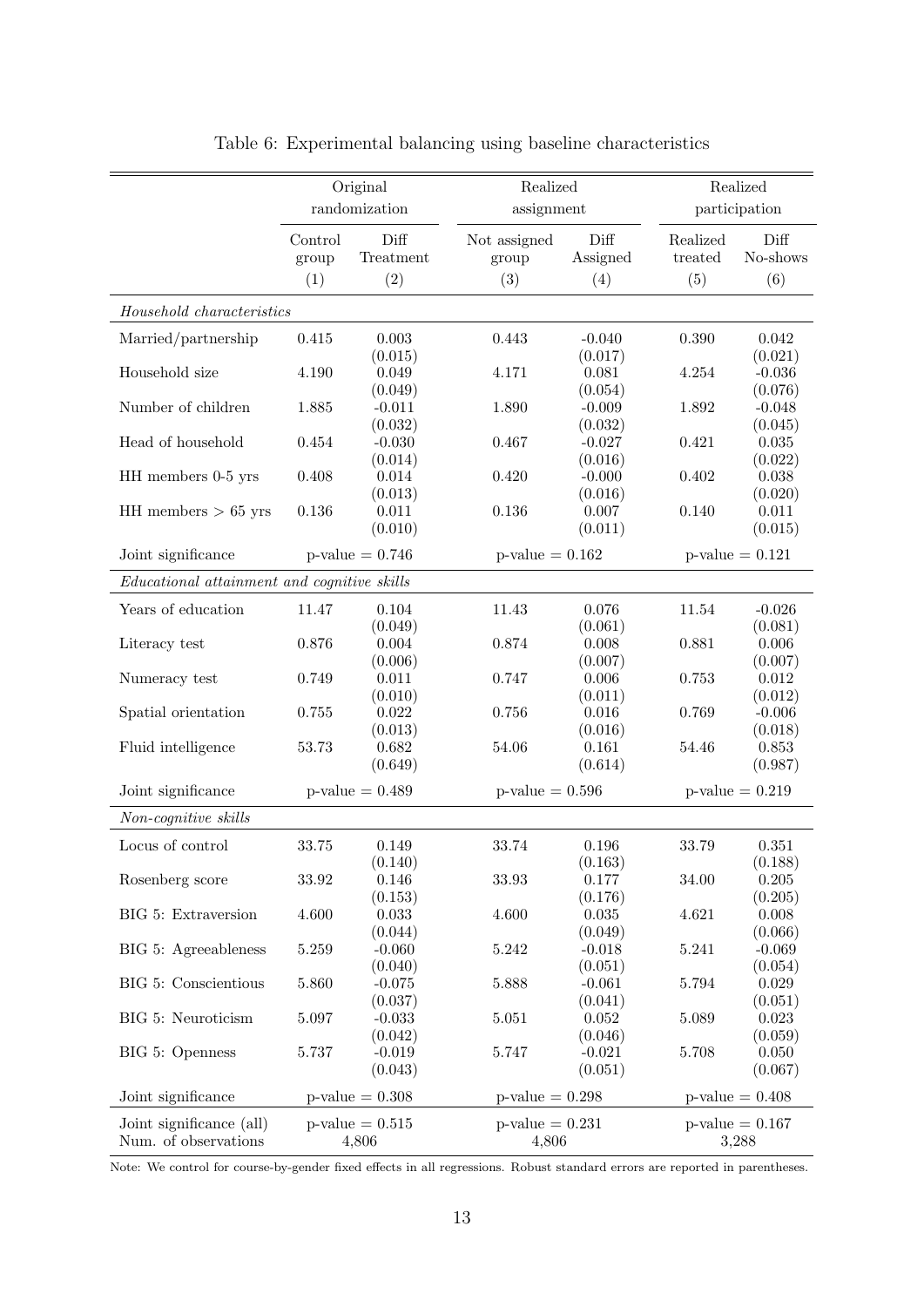42% of the applicants are married or live in a partnership. The average household size amounts to 4 persons with on average two children living the household. About 44% are household heads, 42% live with children under the age of six, and 14% with elderly family members. The household characteristics are well-balanced between the original assigned and realized assigned treatment and control group. For realized assignment, we find that those assigned to FOTRAB are significant less often married and head of the household. With respect to the no-show behavior, we find that assigned individuals who did not show up or dropped out early are more often married or live in a partnership and are more likely to live with young children compared to participants. Joint tests of these variables to predict assignment and compliance behavior are not significant.

Applicants to the program accomplished on average 11.5 years of education, which is just below the 12 years needed to complete secondary education. The test scores for cognitive skills support the view of a middle- to high-skilled sample. The achievement on the cognitive skill tests for literacy is close to 90%, the one on the tests for numeracy and spatial orientation amounts to 75%. Fluid intelligence is tested on a scale from 0 to 100 with an average score of 54. The educational level and the cognitive skills are well-balanced for all groups.

On average applicants show a high internal locus of control and a high self-esteem score (34 points out of 40). The BIG 5 personality traits are measured on a scale from zero to seven. The scores range between 4.6 and 5.9 points on average. The scores on conscientiousness, openness and agreeableness are higher than the ones on neuroticism and extraversion. We find a significant difference in conscientiousness between the randomized groups with a lower score for those assigned to receive treatment. The tests of joint significance of non-cognitive skills as predictors for assignment or no-show behavior are again not significant.

Overall, the baseline characteristics are well-balanced. If we test all characteristics together none of tests is significant. Although the tests indicate that assignment is random, we admit that the differences between assigned individuals who participate and those who do not show up or dropped-out early indicates more household-related responsibilities of the latter group. We take this and other imbalances we find carefully into account in the empirical analysis by controlling for the labor market history, household characteristics, and non-cognitive skills in all regressions.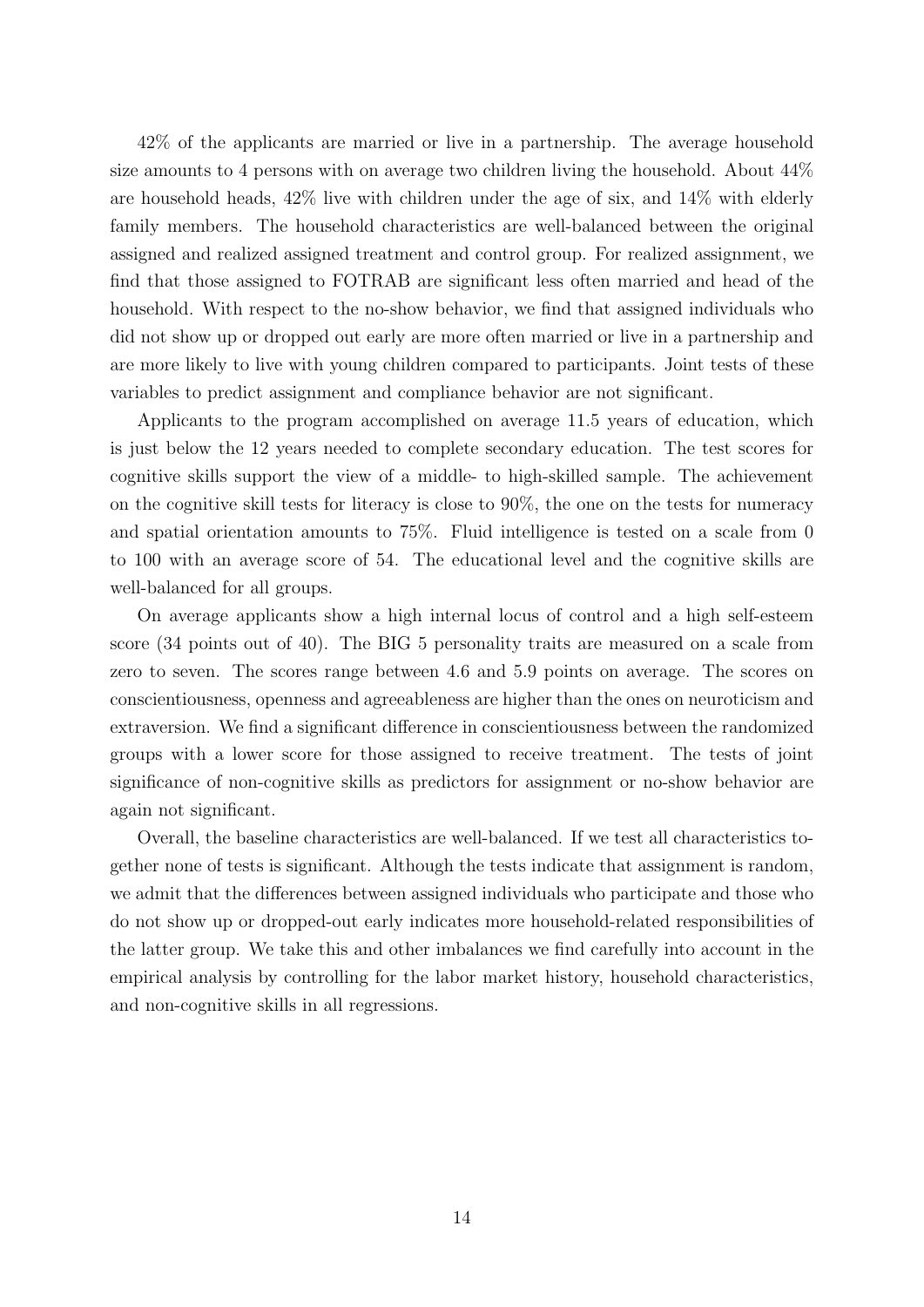## 5 Empirical strategy

#### 5.1 Parameters of interest and estimation

In this study, we estimate two parameters. First, the Intention-to-treat effect (ITT) identifies the effect of being randomly assigned to a slot in the FOTRAB program. This a highly relevant parameter from policy perspective because, as for most active labor market policy programs, individuals can be offered a participation in FOTRAB but can not be forced to participate. Thus, the ITT corresponds to the effect of making the program available to eligible individuals. Especially in cases when it is expected that noncompliance occurs, the ITT shows whether a program is effective although compliance can not be enforced or fully controlled. We estimate the ITT using a specification of the form

$$
Y_{ij} = \beta Z_i + X_i \lambda + \tau_j + \epsilon_{ij},\tag{1}
$$

where  $Y_{ij}$  is the outcome of applicant i to course j,  $Z_i$  is an indicator for being assigned to participate in the program either during original randomization or during the re-assignment process,  $X_i$  is a vector of individual controls and  $\tau_j$  are course-fixed effects.  $\epsilon_{ij}$  is a random error term. Course by gender fixed-effects account for the fact that randomization was implemented at course-level and by gender. We use the information submitted at application, household characteristics, and non-cognitive skill variables as controls, because we document some imbalances in these sets of covariates. The coefficient  $\beta$  gives a weighted average of gender-specific effects across the 123 different courses that were selected for the evaluation. The coefficient and significance of the ITT are presented in the first row in all panels of the result tables.

Second, we estimate the local average treatment effects (LATE) for compliers, i.e., for the subset of participants that comply with the assignment. In our application, members of the control group had no access to the participate in the program unless there were re-assigned to empty slots. This provides us with a situation of one-sided non-compliance (e.g., [Angrist and Pischke, 2009\)](#page-30-7) which means that the effect for compliers is equal to the treatment effect on the treated (TOT) which is another policy-relevant parameter because it identifies the effect for those who participated in the program and for whom public resources were actually used. We estimate the LATE in the following specification by using the random assignment to the courses as instrument for participation,

$$
Y_{ij} = \beta D_i + X_i \lambda + \tau_j + \epsilon_{ij},\tag{2}
$$

where the participation dummy  $D_i$  is instrumented with the indicator for assignment to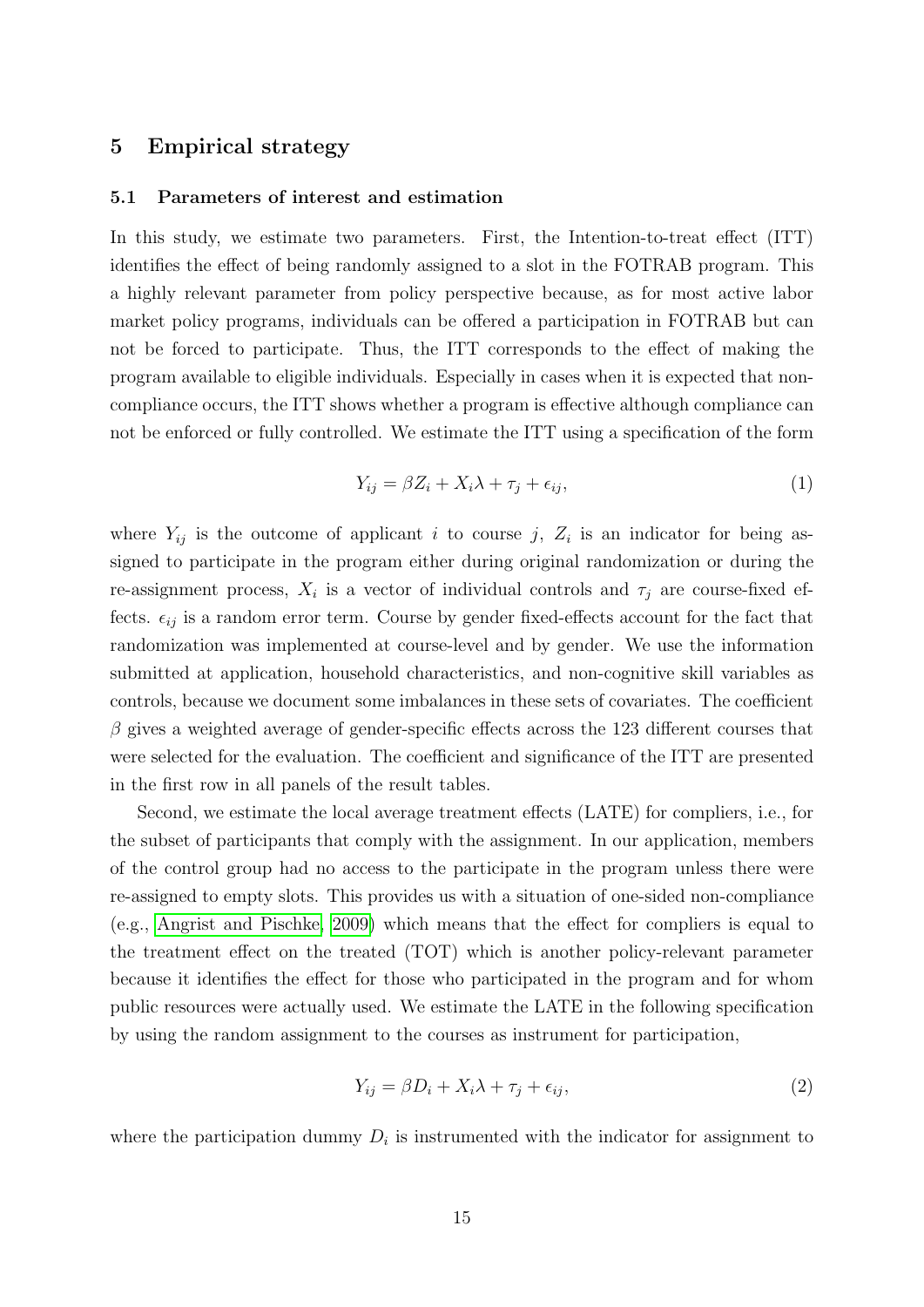the FOTRAB program  $Z_i$  in the first-stage equation

$$
D_i = \pi Z_i + X_i \delta + \tau_j + \eta_{ij}.
$$
\n<sup>(3)</sup>

We estimate these equations by two-stage least squares using course-by-gender fixed effects in all equations. The coefficient  $\beta$  is a weighted average of course-by-gender specific LATE effects defined as the impact of participation in the FOTRAB program on individuals who are induced to participate by being offered a slot. This is equal to an up-scaling of the ITT by the first-stage effect of the instrument on the probability of participation, see equation (3). The coefficient and significance of the first-stage are presented in the second row, and the LATE estimates in third row in all panels of the result tables. We use robust standard errors in all specifications.

For the identification of the LATE, we impose the assumptions that are standard in the relevant literature (e.g., [Imbens and Angrist, 1994;](#page-32-8) [Angrist et al., 1996;](#page-30-8) [Angrist and](#page-30-7) [Pischke, 2009\)](#page-30-7). We assume that the instrument is randomly assigned and has a significant effect on the probability to participate in the program. Both assumptions are satisfied by our experimental design. Furthermore, we assume individual-level monotonicity, which rules out the existence of defiers. Defiers are applicants that behave always different to what they are assigned to, i.e., they would participate in the program when assigned to the control group and would deny participation when assigned to the treatment group. It is very unlikely that we observe such rebellious behavior especially because individuals voluntarily applied to the FOTRAB program. Finally, we assume that the original assignment has no direct effect on the outcome of interest. This assumption is known as exclusion restriction in the literature. It implies that those who do not participate in training when assigned to it, e.g., the no-shows, would have the same outcome when assigned to the control group. This assumption likely holds in the FOTRAB setting, because not showing up means to not participate in the program, thus the no-shows are treated the same was as those assigned to the control group. However, one could still think about other violations of this assumption, for example, if those assigned to the control group are so heavily discouraged by this outcome that their skills or labor market outcomes are affected. It is unlikely that such effects exist in the case of FOTRAB because the economic constraints that eligible individuals face make the chance of discouragement or mood alteration affecting their labor behavior very unlikely. If such effects would exist they should have only a short-term impact and can be negligible in the longer run.

## 5.2 Outcomes

Given the programs objectives, the main outcomes of interest in the evaluation are the labor market outcomes of applicants. As discussed above, in both follow-up surveys, individ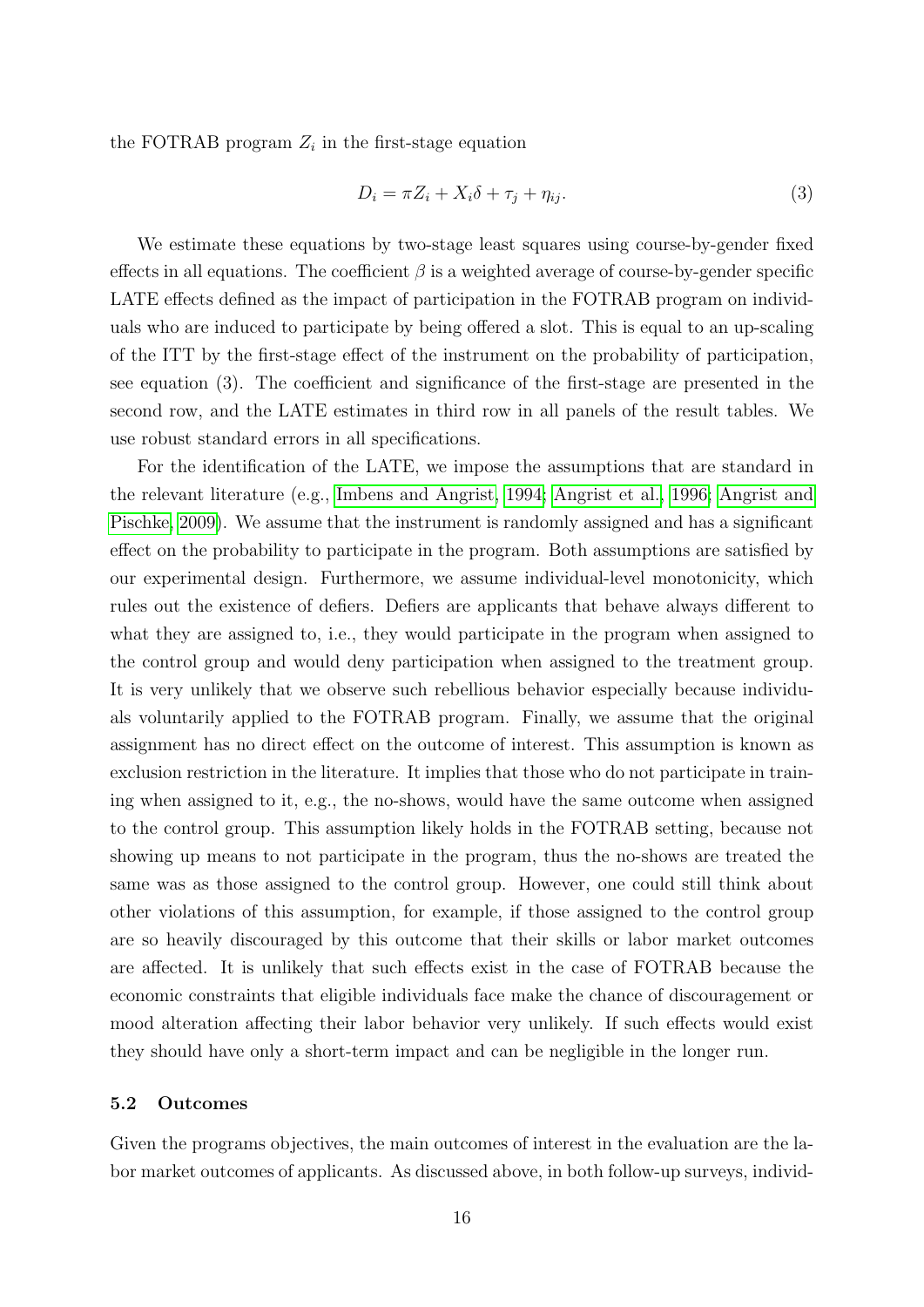uals were asked to report their employment status (i.e., paid employee or self-employed), their income and whether social security contributions are paid. Paid-employment includes salaried workers in the public or private sector, and self-employment includes employers and workers on their own account. In Chile, paid workers and employers must contribute to the social security system, however, at the time of the evaluation, contributions to the social security was optional for own-account workers. Thus, we cannot interpret contribution to social security as a direct measure of job formality. We complement the analysis with employment records from administrative data. We use data from the unemployment insurance (UI) system, which contains employment and earning histories of formal workers in the country.[8](#page-19-0) This data is administered by the Unemployment Fund Administrator and contains records from all formal dependent workers until August 2017 which allows us to follow the applicants for the program over a period of 51 months after application.

Moreover, as shown in Table [3.1](#page-10-1) several tests for cognitive and non-cognitive skills in the first follow-up and one test each in the second follow-up survey were collected. For the first follow-up, we organize the test scores into summary indices of cognitive and noncognitive skills. Therefore, we standardize each individual skill outcome with the control group mean and the standard deviation. Then, we summarize the standardized test scores to one cognitive skill index and one non-cognitive skill index in the first follow up (similar indices are used in the early childhood education literature, e.g., [Walters, 2015;](#page-32-9) [Deming,](#page-31-9) [2009\)](#page-31-9). The test scores in the second follow-up are standardized in the same way, however, since only one cognitive and non-cognitive test was implemented the skill outcomes in the second and first follow-up survey can not be compared over time.

## 6 The impact of FOTRAB on labor outcomes

We present the program impact on the probability of having a paid-employment and being self-employed, and labor income in the first and second follow-ups in Table [7.](#page-20-0) Being assigned to and participate in FOTRAB has no effect on the likelihood to work in paid-employment or to work as self-employed in both follow-ups. We find a significant increase of labor income, at least in the first follow-up, that vanishes over time. The raise of monthly income amounts to 9,000 Chilean Pesos for those assigned and to 12,000 Chilean Pesos for those who participate.

To complement the survey results, we show the effect of the program based on ad-

<span id="page-19-0"></span>UI is an individual savings account for each formal worker. Both the worker and the employer contribute to this fund, although UI is supplemented by the Solidarity Fund, which is financed by public and private (employer) contributions. The Unemployment Fund Administrator of Chile is the private manager of the mandatory UI.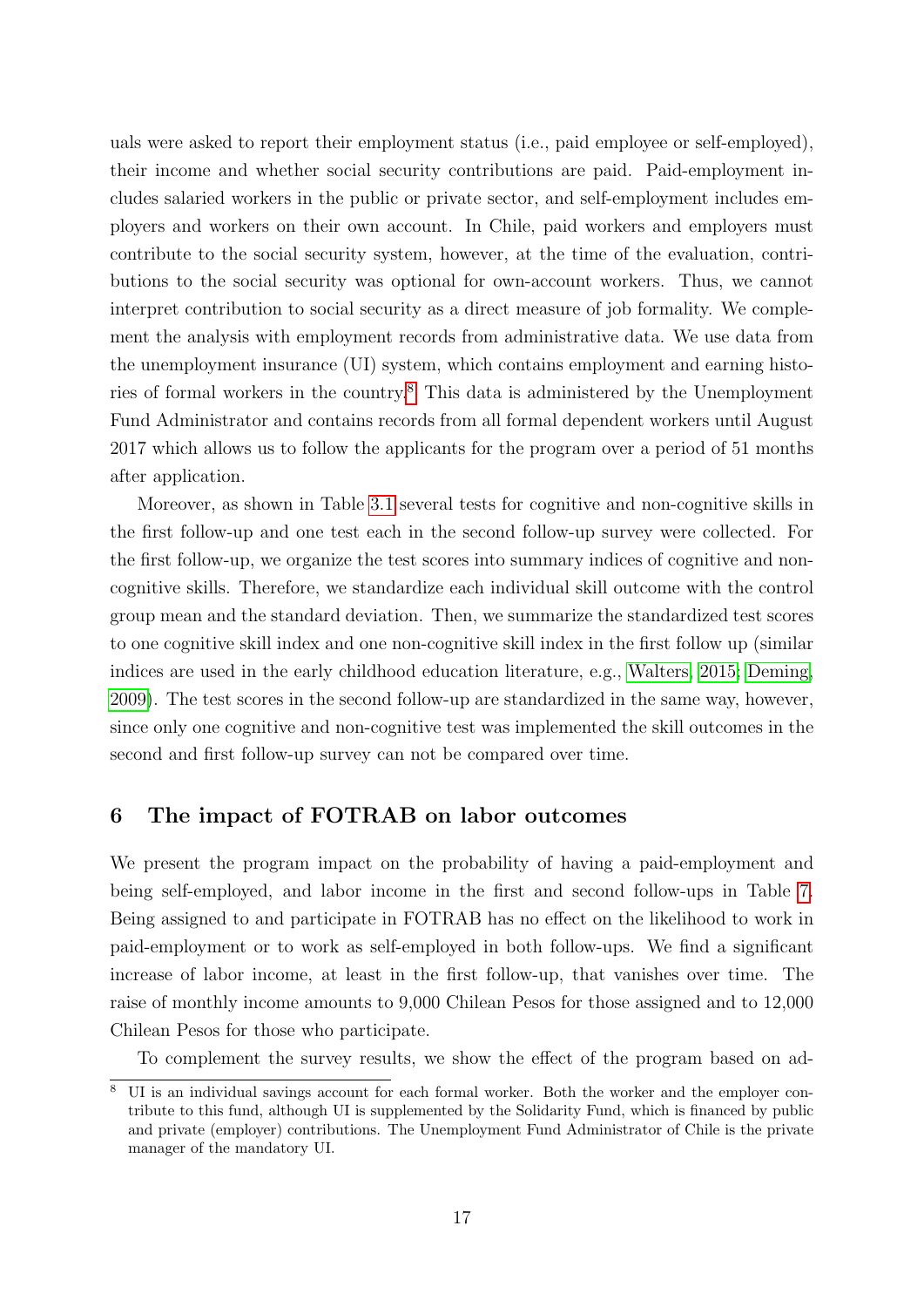<span id="page-20-0"></span>

|                   | Paid-employment     |                     |                  | Self-employment  | Labor income     |                   |  |
|-------------------|---------------------|---------------------|------------------|------------------|------------------|-------------------|--|
|                   | FU <sub>1</sub>     | FU <sub>2</sub>     | FU <sub>1</sub>  | FU <sub>2</sub>  | FU 1             | FU <sub>2</sub>   |  |
| $(1)$ ITT         | $-0.001$<br>(0.016) | $-0.013$<br>(0.017) | 0.013<br>(0.014) | 0.015<br>(0.017) | 9.00<br>(5.30)   | $-0.42$<br>(5.51) |  |
| $(2)$ First stage | 0.743<br>(0.017)    | 0.745<br>(0.017)    | 0.743<br>(0.017) | 0.745<br>(0.017) | 0.742<br>(0.016) | 0.744<br>(0.016)  |  |
| $(3)$ LATE=TOT    | $-0.001$<br>(0.022) | $-0.018$<br>(0.023) | 0.018<br>(0.019) | 0.020<br>(0.018) | 12.13<br>(7.15)  | $-0.56$<br>(7.60) |  |
| (4) Control means | 0.528               | 0.548               | 0.196            | 0.185            | 172.12           | 207.21            |  |
| Num. of obs.      | 4,101               | 4,055               | 4,095            | 4,053            | 3,951            | 3.906             |  |

Table 7: Effects on labor outcomes

Note: This table reports the impact of being assigned to and participate in FOTRAB on different forms of employment and labor income measured in 1,000 CLP. FU 1 and FU 2 are the abbreviations for first and the second follow-up, respectively. The TOT estimates are obtained by using the random assignment as instrument for participation. Robust standard errors are reported in parentheses. All regressions control for course-by-gender fixed effects, basic characteristics provided at application as well as household characteristics and non-cognitive skills measured at the baseline. All missing covariates are set to zero, and dummies for missing values are included.

ministrative records of applicants in Figure [1.](#page-21-0) The results imply that being assigned to the program leads to significant negative lock-in effects for both outcomes, formal employment and income. These negative effects can be explained by a lower search intensity of participants during training. Around a year after applying to FOTRAB, the effects increases sharply but never turn positive over the entire observational period. Instead, it seems that they evolve to a negative effect on formal employment and formal income in the longer run. As robustness check, we implement a pretreatment outcome evaluation for the three years before training started. This allows us to investigate if there are any effects shortly before training, the so-called Ashenfelter's dip (e.g., [Ashenfelter and Card,](#page-30-9) [1985\)](#page-30-9) or other selectivity based on pre-treatment labor outcomes. As can be seen from the results in Figure [B.1](#page-34-0) in the Appendix, the effects are zero over almost the whole pre-training observation period.

Paying social security contributions is most comparable to the variable of having a formal employment from administrative data presented in Figure [1](#page-21-0) which refer to those contributing to UI only. In Table [C.1](#page-35-0) in Appendix [C,](#page-10-2) we provide results on the probability of paying social security contributions and other outcomes reported in the surveys (the hours worked, the probability to be unemployed, and the probability to be inactive, thus not participating in the labor market). The point estimates of the program impact on the probability of paying social security are similar to the ones from administrative data after 18 and 36 months. There are no effects on other outcomes.

Then we analyze whether the effect of FOTRAB varies across the three different course types presented in Section [2.](#page-5-0) We start with the most basic course type (CT courses) which is classroom training only. The impacts of this course type are presented in Panel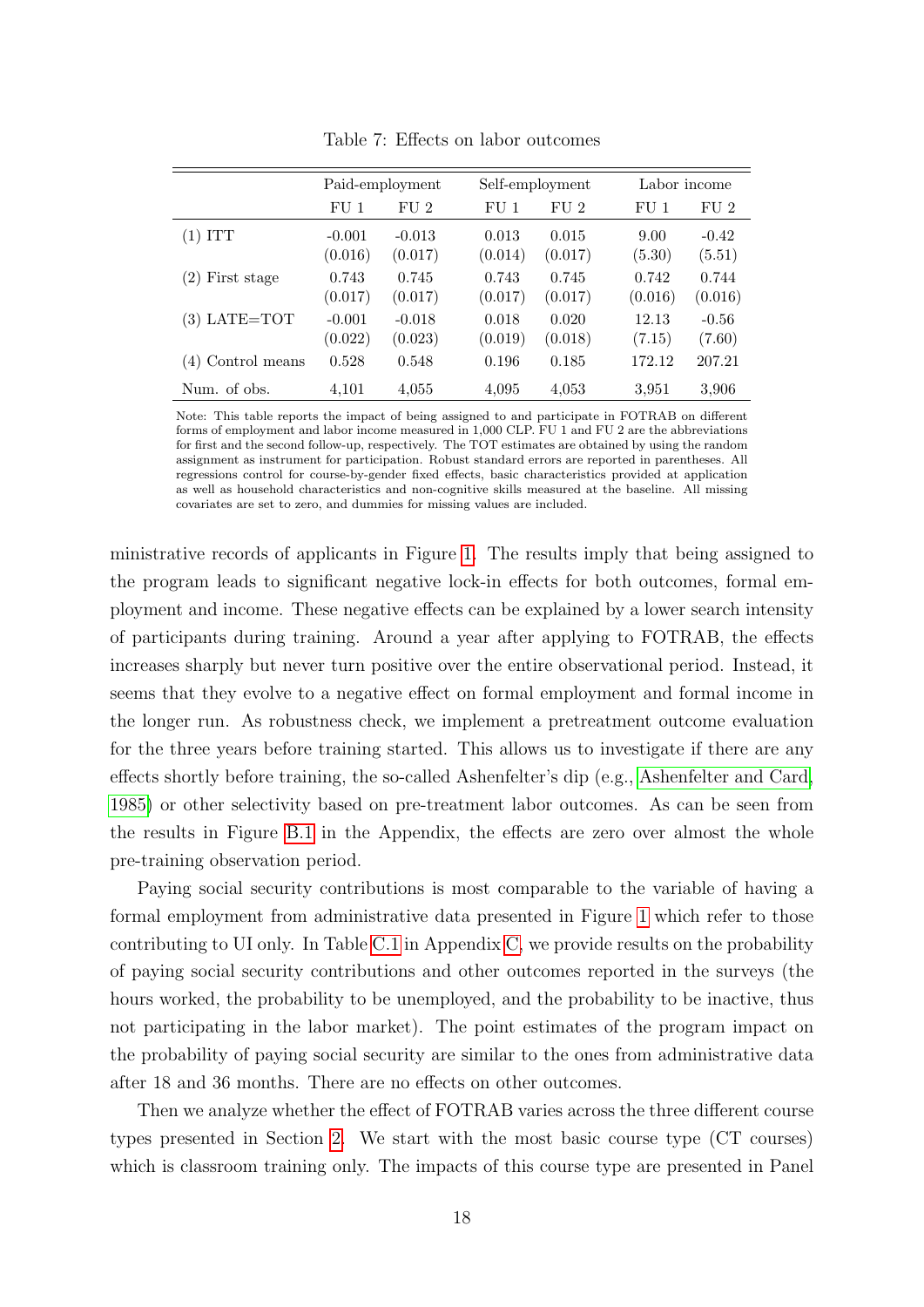Figure 1: Impact of assignment to FOTRAB (using administrative records)

<span id="page-21-0"></span>

Note: These figures show the ITT effects of being assigned to the program on the probability to be formally employed and formal income on a monthly basis. The effects are presented as rolling averages using a three month window. The gray shaded area indicates the 95% confidence interval calculated based on robust standard errors.

A of Table [8.](#page-22-0) We find positive coefficients on the ITT and the TOT on the probability of having a paid-employment in both follow-up surveys that never become significantly different from zero, but a significantly positive ITT on labor income in the longer run. Monthly income increases by 26,690 Chilean Pesos. The effect for participants is positive as well, but estimated with much noise. The effects on the other outcomes reported in Table [C.2](#page-36-0) are not significant. We find the same pattern and a substantial variance due to the relatively low number of observations in the results obtained from administrative data in Figure [2.](#page-23-0) There is no lock-in period which can be explained by the fact that CT courses are designed for people who wanted to combine working and training, thus, many of them are employed during participation. The effects remain close to zero and insignificant over the whole period. Thus, CT courses neither increased nor decreases the employment outcomes of participants.

Next, we investigate the effects of being assigned and participate in CJT courses, which includes a job training period in addition to the classroom training (see Panel B of Table [8\)](#page-22-0). We find a significantly negative ITT and TOT on paid-employment in the longer run about 36 month after application. Participation in CJT courses reduces the probability to be a paid-worker by 6 pp. We find no effect on the probability to be self-employed. The negative pattern in the long-run is also reflected in significant lower labor income in the second follow-up for those assigned to training which decreases significantly by 11,400 Chilean pesos. Also, the likelihood to pay social security contributions significantly decreases (see Table [C.2](#page-36-0) in the appendix). Moreover, we find the same pattern using the administrative data as can be seen from Figure [3.](#page-23-1) After a pronounced negative lock-in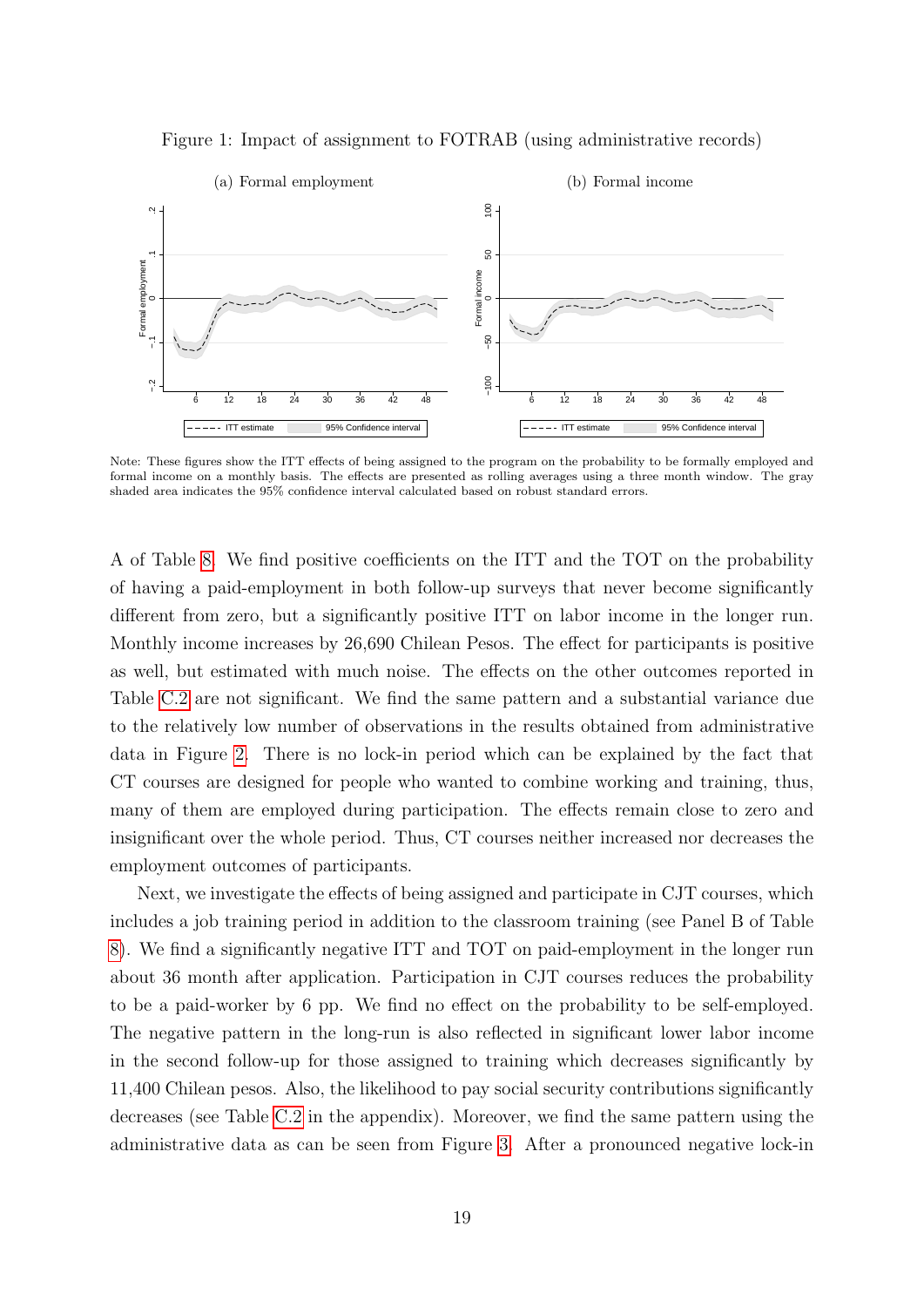<span id="page-22-0"></span>

|                      | Paid-employment |              |              |                 | Labor income |              |  |
|----------------------|-----------------|--------------|--------------|-----------------|--------------|--------------|--|
|                      |                 |              |              | Self-employment |              |              |  |
|                      | ${\rm FU}$ 1    | ${\rm FU}$ 2 | ${\rm FU}$ 1 | ${\rm FU}$ 2    | ${\rm FU}$ 1 | ${\rm FU}$ 2 |  |
| Panel A: CT courses  |                 |              |              |                 |              |              |  |
| (1) ITT              | 0.018           | 0.044        | 0.008        | $-0.004$        | 11.40        | 26.69        |  |
|                      | (0.062)         | (0.057)      | (0.041)      | (0.051)         | (13.41)      | (11.88)      |  |
| $(2)$ First stage    | 0.798           | 0.812        | 0.798        | 0.812           | 0.801        | 0.811        |  |
|                      | (0.025)         | (0.025)      | (0.025)      | (0.025)         | (0.026)      | (0.026)      |  |
| $(3)$ LATE=TOT       | 0.023           | 0.055        | 0.010        | $-0.005$        | 14.23        | 32.93        |  |
|                      | (0.057)         | (0.058)      | (0.045)      | (0.048)         | (20.56)      | (21.61)      |  |
| $(4)$ Control means  | 0.667           | 0.639        | 0.177        | 0.203           | 275.42       | 299.70       |  |
| Num. of obs.         | 478             | 484          | 478          | 484             | 461          | 461          |  |
| Panel B: CJT courses |                 |              |              |                 |              |              |  |
| (1) ITT              | 0.014           | $-0.041$     | $-0.007$     | 0.014           | 7.44         | $-11.37$     |  |
|                      | (0.021)         | (0.021)      | (0.017)      | (0.015)         | (6.96)       | (6.91)       |  |
| $(2)$ First stage    | 0.699           | 0.698        | 0.698        | 0.698           | 0.698        | 0.699        |  |
|                      | (0.012)         | (0.012)      | (0.012)      | (0.012)         | (0.012)      | (0.012)      |  |
| $(3)$ LATE=TOT       | 0.021           | $-0.058$     | $-0.011$     | 0.020           | 10.66        | $-16.28$     |  |
|                      | (0.031)         | (0.032)      | (0.024)      | (0.023)         | (9.62)       | (10.82)      |  |
| $(4)$ Control means  | 0.539           | 0.579        | 0.158        | 0.139           | 163.60       | 206.05       |  |
| Num. of obs.         | 2,727           | 2,680        | 2,722        | 2,678           | 2,630        | 2,593        |  |
| Panel C: CTA courses |                 |              |              |                 |              |              |  |
| (1) ITT              | $-0.043$        | 0.030        | 0.064        | 0.022           | 13.62        | 15.74        |  |
|                      | (0.032)         | (0.033)      | (0.033)      | (0.034)         | (11.40)      | (11.79)      |  |
| $(2)$ First stage    | 0.814           | 0.817        | 0.814        | 0.817           | 0.811        | 0.813        |  |
|                      | (0.017)         | (0.017)      | (0.017)      | (0.017)         | (0.018)      | (0.018)      |  |
| $(3)$ LATE=TOT       | $-0.052$        | 0.037        | 0.079        | 0.027           | 16.79        | 19.36        |  |
|                      | (0.040)         | (0.041)      | (0.039)      | (0.037)         | (12.76)      | (12.63)      |  |
| $(4)$ Control means  | 0.438           | 0.433        | 0.290        | 0.279           | 141.56       | 163.67       |  |
| Num. of obs.         | 896             | 891          | 895          | 891             | 860          | 852          |  |

Table 8: Effects on labor outcomes by course type

Note: This table reports the impact of being assigned to and participate in one of the course types on different forms of employment and labor income measured in 1,000 Chilean Pesos. FU 1 and FU 2 are the abbreviations for first and the second follow-up, respectively. The TOT estimates are obtained by using the random assignment as instrument for participation. Robust standard errors are reported in parentheses. All regressions control for course-by-gender fixed effects, basic characteristics provided at application as well as household characteristics and non-cognitive skills measured at the baseline. All missing covariates are set to zero, and dummies for missing values are included.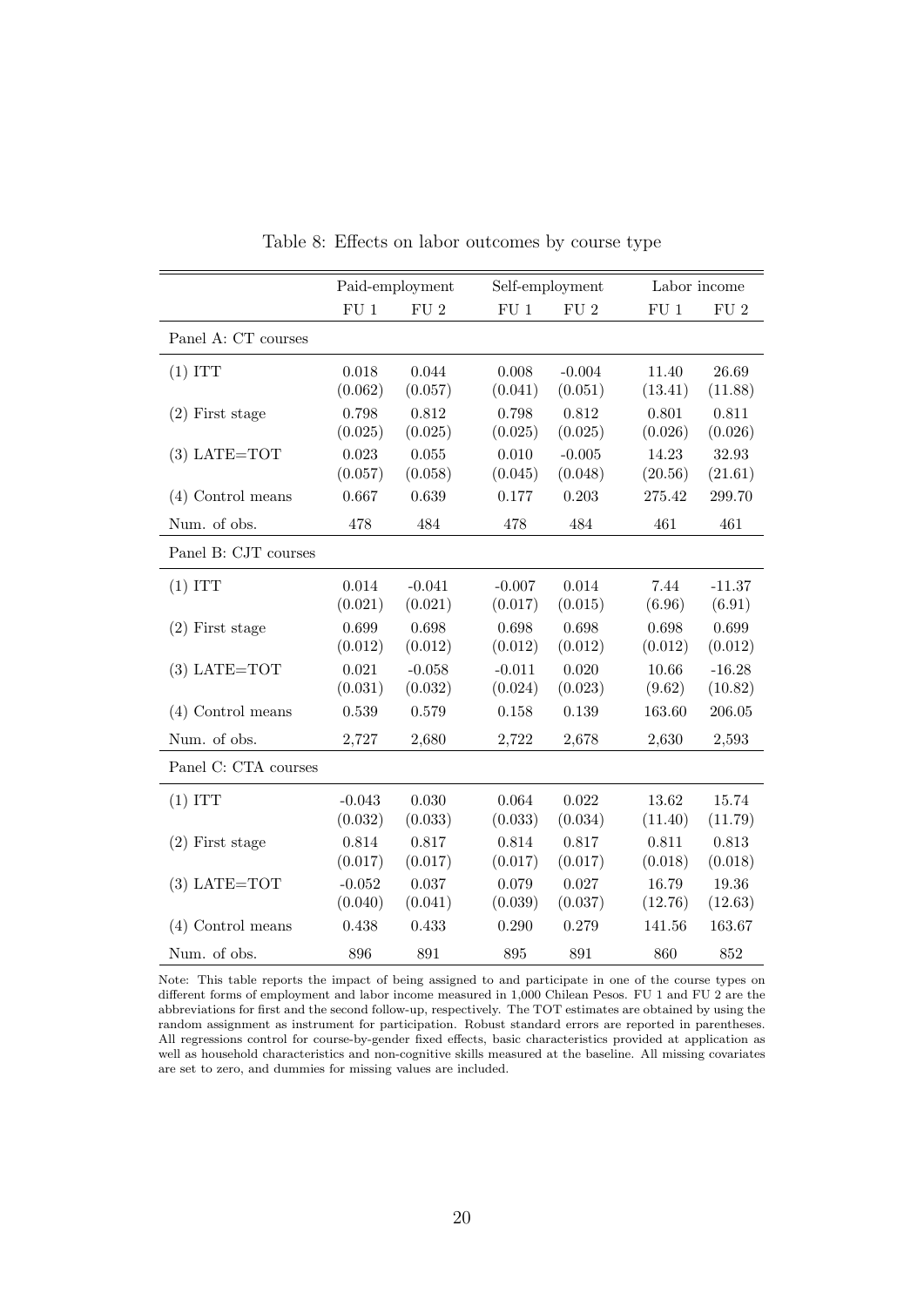<span id="page-23-0"></span>



Note: These figures show the ITT effects of participation in CT courses on the probability to be formally employed and formal income on a monthly basis. The effects are presented as rolling averages using a three month window. The gray shaded area indicates the 95% confidence interval calculated based on robust standard errors.

period during which the probability to be formally employed decreases by about 20 pp and formal income by almost 100,000 Chilean Pesos compared to the control group, the effects increase sharply after participation. However, in the longer run about 36 months after application the effects start to decrease and become significantly negative.

<span id="page-23-1"></span>Figure 3: Impact of assignment to CJT courses (using administrative records)



Note: These figures show the ITT effects of participation in CJT courses on the probability to be formally employed and formal income on a monthly basis. The effects are presented as rolling averages using a three month window. The gray shaded area indicates the 95% confidence interval calculated based on robust standard errors.

CTA courses consist of classroom training complemented with technical assistance. The target group of these courses are applicants that seek to be self-employed. The program effects for these courses are presented in Panel C of Table [8.](#page-22-0) We find negative but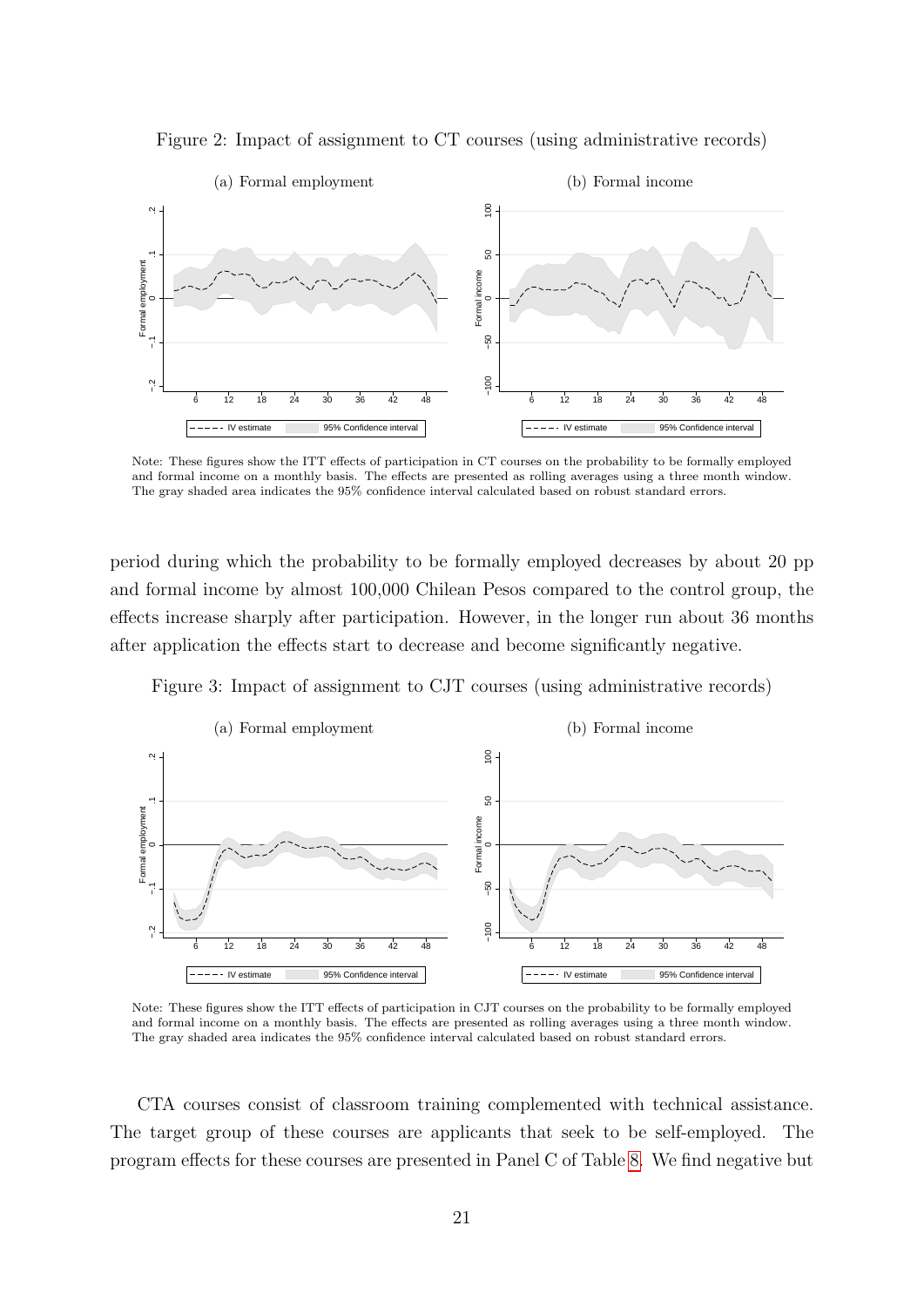not significant point estimates on the probability to be a paid-employee in the first followup. At the same time, the probability for self-employment increases significantly by almost 8 pp. However, this positive effect vanishes in the long-term. Overall, these results indicate that participants may have tried to substitute paid-employment by self-employment at least in the short-run. In the second follow-up, the effect on self-employment is still positive but no longer significant. Labor income is not affected in both follow-ups. From the results using administrative records on formal employment and income in Figure [4,](#page-24-0) we observe significant negative lock-in effects. The effects on both outcomes increase over time and become significantly positive after 48 months.

<span id="page-24-0"></span>Figure 4: Impact of assignment to CTA courses (using administrative records)



Note: These figures show the ITT effects of participation in CTA courses on the probability to be formally employed and formal income on a monthly basis. The effects are presented as rolling averages using a three month window. The gray shaded area indicates the 95% confidence interval calculated based on robust standard errors.

## 7 Heterogeneous effects and potential mechanisms

#### 7.1 Subgroup analysis by gender and age groups

We report heterogeneous effects by gender and age-group in Table [9.](#page-25-0) In Panel A, we estimate the effect of being offered training for the subgroup of women and the interaction indicating if training is more or less effective for males compared to women. We find negative effects on paid-employment for women in the long run. Men who were offered training are more likely to have a paid-employment and also earn significantly more than women in the long-term. These results contrast with the average results in LAC [\(Escudero](#page-31-0) [et al., 2019\)](#page-31-0) and worldwide [\(Card et al., 2018\)](#page-30-10) but are aligned with the findings of Alzúa [et al.](#page-30-3) [\(2016\)](#page-30-3) in Argentina.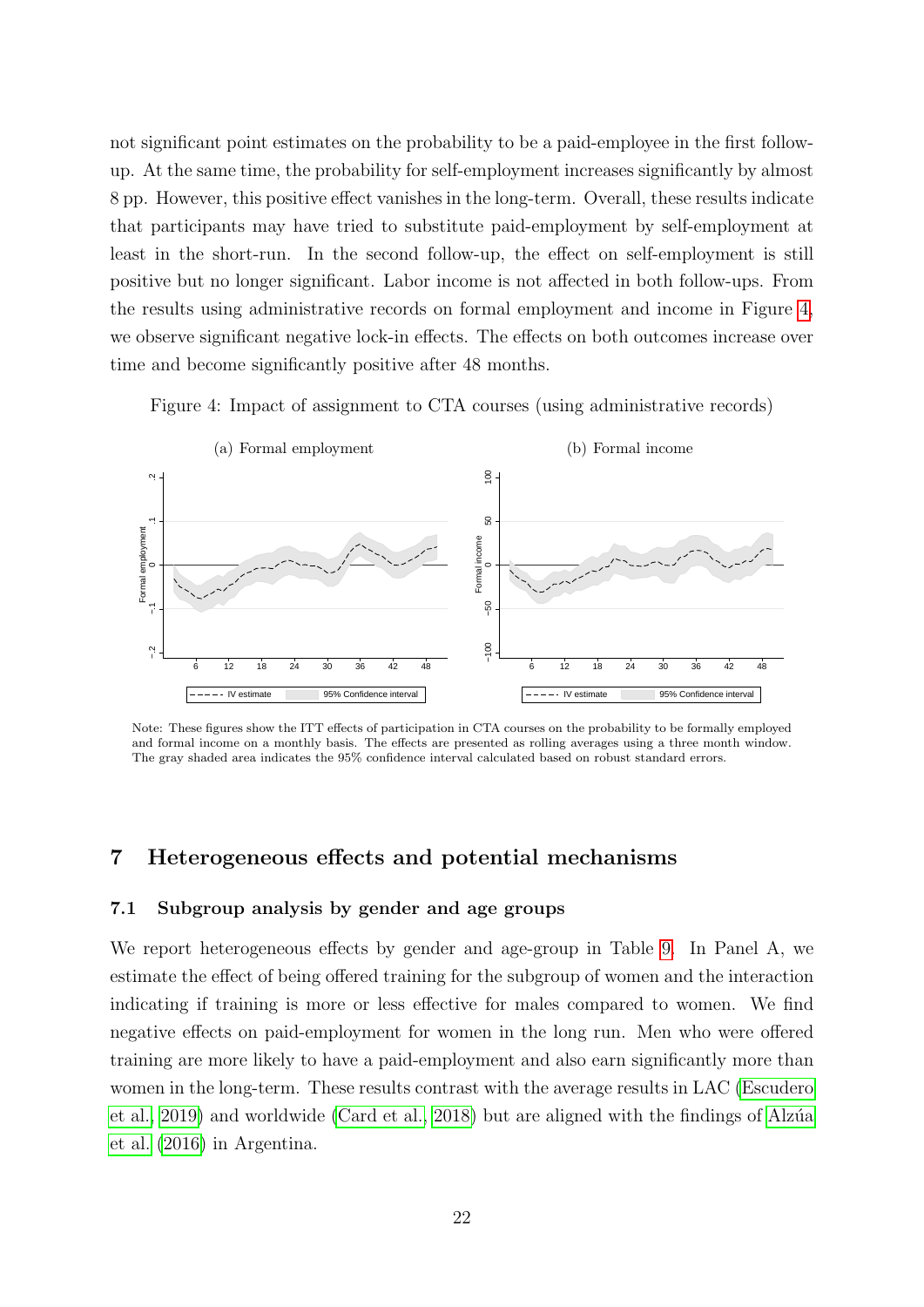In Panel B, we investigate heterogeneity by age-group. Although not statistically significant, the results suggest that the program is less effective for youth (i.e., younger than 30) than for adults. The coefficients on the interaction term have a negative sign for almost all outcomes. This finding is in line with the evidence of training programs for OECD countries [\(Kluve et al., 2019\)](#page-32-10). However, it contrasts with the evidence for LAC and with the one coming from non-experimental evaluations of the predecessor programs that originated FOTRAB [\(Jara, 2001;](#page-32-3) [Centro Microdatos, 2006,](#page-31-2) [2008;](#page-31-3) [Ministerio de Trabajo](#page-32-4) y Previsión Social, 2011).

<span id="page-25-0"></span>

|                               | Paid-employment |          | Self-employment |                 |                 | Labor income    |  |  |
|-------------------------------|-----------------|----------|-----------------|-----------------|-----------------|-----------------|--|--|
|                               | FU <sub>1</sub> | FU2      | FU <sub>1</sub> | FU <sub>2</sub> | FU <sub>1</sub> | FU <sub>2</sub> |  |  |
| Panel A: Effects by gender    |                 |          |                 |                 |                 |                 |  |  |
| ITT female                    | 0.005           | $-0.036$ | 0.013           | 0.027           | 4.30            | $-7.02$         |  |  |
|                               | (0.021)         | (0.020)  | (0.019)         | (0.017)         | (5.63)          | (6.36)          |  |  |
| $ITT \times male$             | $-0.013$        | 0.067    | $-0.001$        | $-0.034$        | 14.00           | 23.51           |  |  |
|                               | (0.035)         | (0.037)  | (0.029)         | (0.030)         | (11.83)         | (10.88)         |  |  |
| Panel B: Effects by age-group |                 |          |                 |                 |                 |                 |  |  |
| ITT adult                     | 0.014           | $-0.017$ | 0.022           | 0.030           | 16.71           | 3.80            |  |  |
|                               | (0.022)         | (0.024)  | (0.020)         | (0.019)         | (7.78)          | (7.52)          |  |  |
| $ITT \times young$            | $-0.034$        | 0.008    | $-0.019$        | $-0.035$        | $-17.35$        | $-9.23$         |  |  |
|                               | (0.031)         | (0.036)  | (0.025)         | (0.026)         | (11.50)         | (11.49)         |  |  |

Table 9: Effects on labor outcomes by gender and age-group

Note: This table reports the effects of being assigned to FOTRAB for females and the difference between men and women on different forms of employment and labor income measured in 1,000 CLP. Additionally, we split the sample into the three course types. FU 1 and FU 2 are the abbreviations for first and the second follow-up, respectively. Robust standard errors are reported in parentheses. We control for course fixed effects, basic characteristics provided at application as well as household characteristics and non-cognitive skills measured at the baseline. All missing covariates are set to zero, and dummies for missing values are included.

#### 7.2 Subgroup analysis by OTEC quality

OTECs are non-profitable organizations devoted to the training of vulnerable people. To provide publicly-sponsored courses, they have to meet requirements with respect to infrastructure and staff. However, we observe substantial variation of the implementation of these requirements which allos us to analyze whether the effectiveness of the program varies by the quality of the OTEC.

For the quality measure, we use course level information submitted by the OTECs to SENCE when applying for funding and detailed provider characteristics obtained from survey data at OTEC-level. In 2013, an OTEC questionnaire was administered to the 12 OTECs where the 123 courses that are part of the evaluation took place. We provide summary statistics of the variables we used to construct a quality index in Table [10.](#page-27-0) The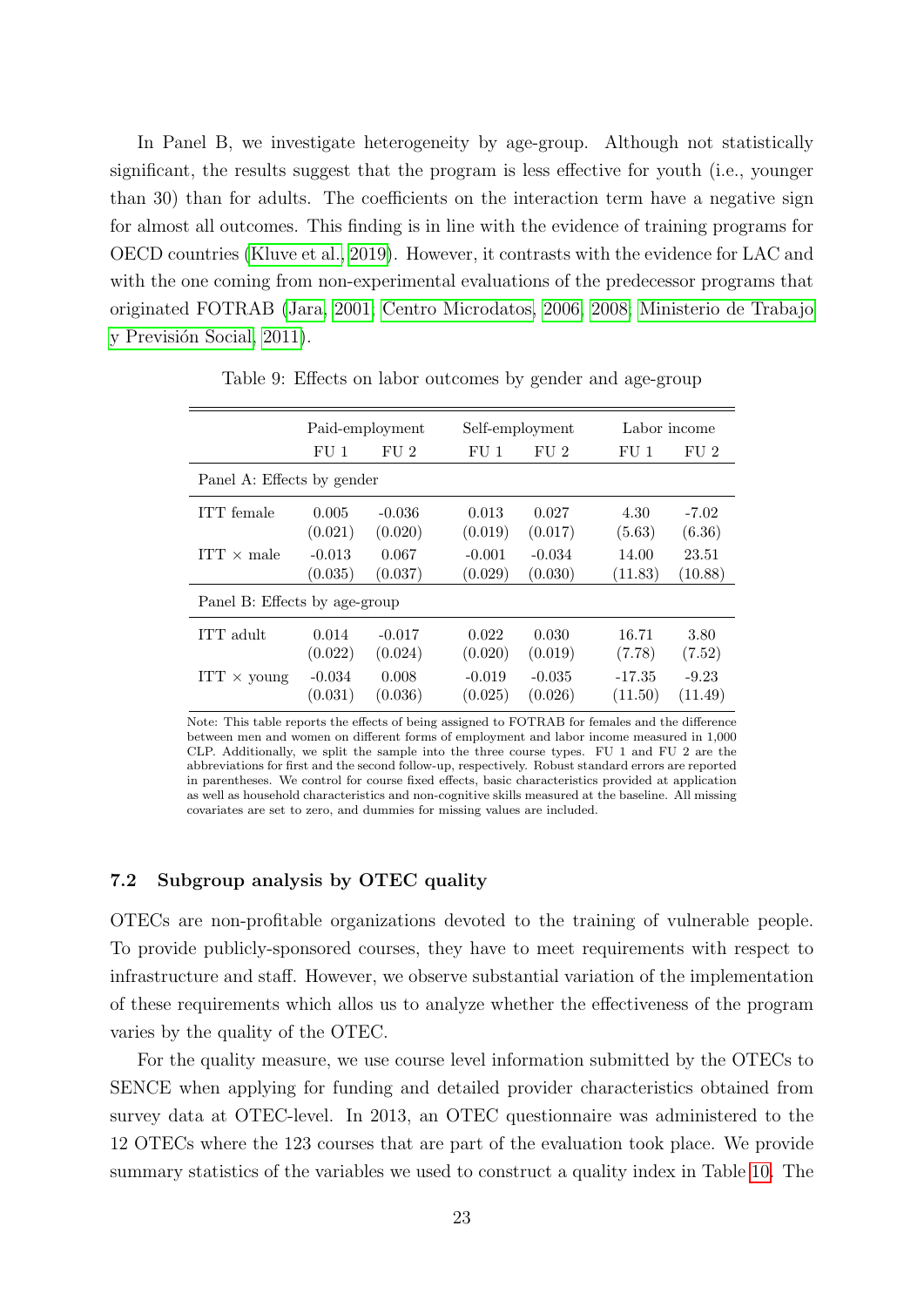characteristics on the course level are shown in Panel A. We consider course capacity, teachers teaching and general work experience and the number of teaching hours devoted to technical skills and transversal ability. On average there were 21.42 persons attending a course. Teachers have an average teaching and working experience of 2.2 years and 2.6 years, respectively. The number of hours for teaching technical skills amounts to 387 hours, and for transversal abilities 95 hours.

The characteristics in Panel B are measured on the level of training providers. More than half of the provides report, that they invest in teachers training. The average share of employed teachers with university degree is 44%, and on average all OTEC's teachers have a teaching experience of 5 years. About 20% of providers apply psychological tests in the recruitment interviews, and almost half of them test students before course start.

We combine the information of these components to one quality indicator. The reason behind is that no component is a perfect proxy for quality but each single component provide an error-prone predictor of it. We use a first principal component analysis to obtain one quality index. We use this quality index and split the 123 courses in two quality groups. Courses with a quality index value below average within course type are defined as low quality courses. Courses with an index above average within course type are defined as high quality courses. In Table [10,](#page-27-0) we check the course level and provider characteristics by quality level and find significant differences between them. For example high quality courses have a lower capacity, teachers show longer teaching and work experience, they invest more often in teacher training and use more often testing procedures. The values for low and high quality courses are very plausible and support the view that the constructed index separate low and high quality courses from each other.

In Table [11,](#page-27-1) we investigate heterogeneous program effects by course quality. Since the applicants were not allocated randomly across courses with different quality the reported results presents mere correlations. We find significant higher effects for applicants assigned to a high quality course on the probability to be self-employed in the first follow-up and on labor income in the longer run. These results are aligned to the ones of Galdo and Chong (2012), which are the only other paper looking at the differential effect of training programs and provider quality.

## 7.3 Program impact on skill outcomes

In Table [12,](#page-28-0) we investigate if FOTRAB improves the skill development of applicants and participants. The program has a significant positive effect on the cognitive skill index in the first follow-up. This is an important finding because basic literacy and numeracy skills are highly demanded by employers and are a requirement for learning other skills and performing better in the workplace. We cannot investigate whether this is a long-term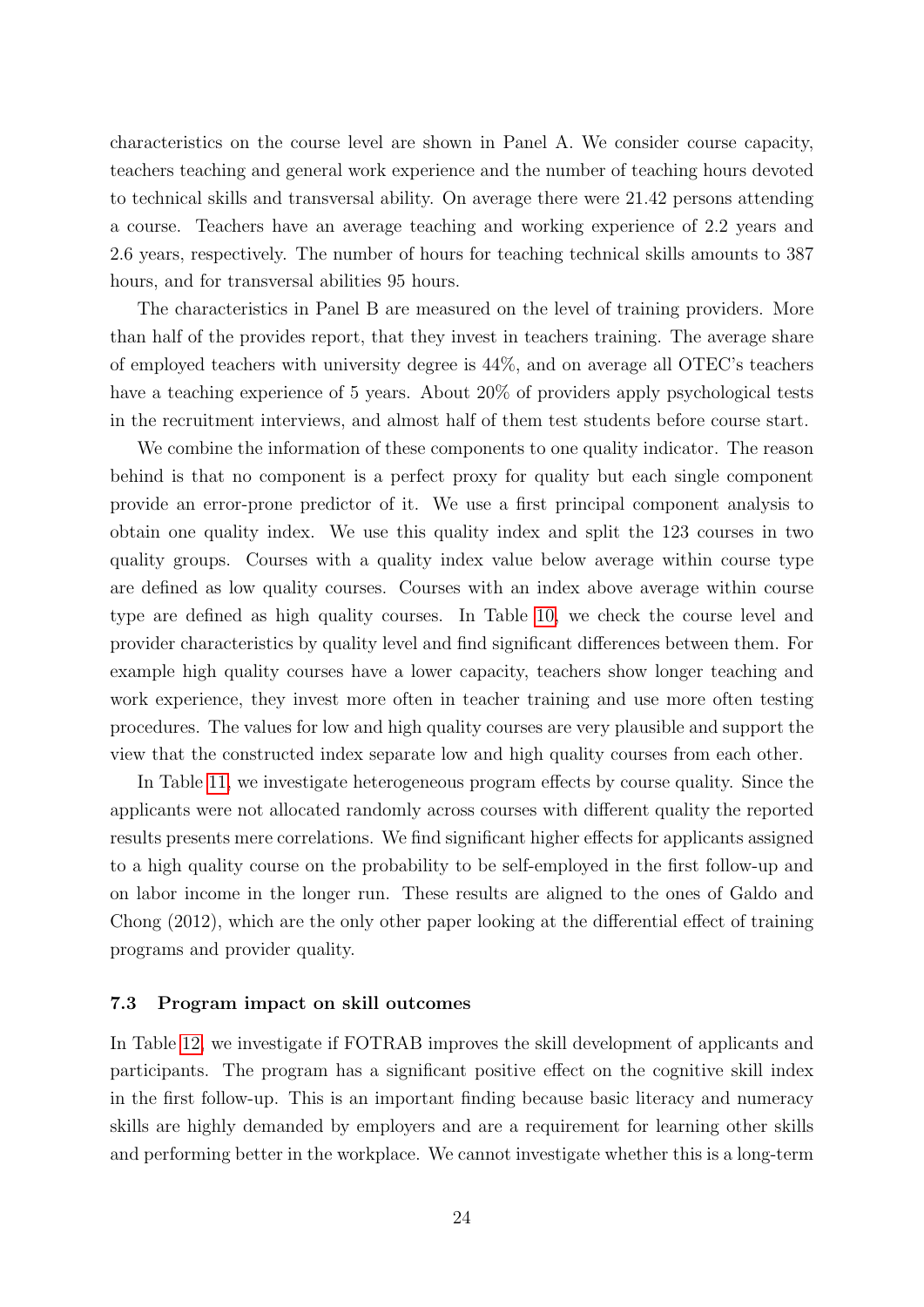<span id="page-27-0"></span>

|                                                   | All     | Quality index |         |          |  |
|---------------------------------------------------|---------|---------------|---------|----------|--|
|                                                   |         | Low           | High    | Diff     |  |
| Panel A: Course-level information                 |         |               |         |          |  |
| Course capacity                                   | 21.42   | 22.00         | 20.97   | $-1.03$  |  |
| Years of teaching experience of teachers          | (0.45)  | (1.20)        | (3.11)  | (0.45)   |  |
|                                                   | 2.16    | 2.00          | 2.29    | 0.29     |  |
| Years of working experience of teachers           | (0.07)  | (0.00)        | (0.55)  | (0.07)   |  |
|                                                   | 2.63    | 2.09          | 3.06    | 0.97     |  |
|                                                   | (0.11)  | (0.29)        | (0.75)  | (0.11)   |  |
| Number of teaching hours in technical abilities   | 387.12  | 411.74        | 367.86  | $-43.89$ |  |
|                                                   | (25.51) | (202.91)      | (54.66) | (25.51)  |  |
| Number of teaching hours in transversal abilities | 95.06   | 80.07         | 106.78  | 26.71    |  |
|                                                   | (6.96)  | (28.85)       | (44.27) | (6.96)   |  |
| Panel B: Provider-level information               |         |               |         |          |  |
| Investments in teacher training                   | 0.54    | 0.15          | 0.84    | 0.69     |  |
| Share of teachers with university degree          | (0.07)  | (0.36)        | (0.37)  | (0.07)   |  |
|                                                   | 0.44    | 0.06          | 0.74    | 0.68     |  |
| Years of experience of teachers                   | (0.07)  | (0.23)        | (0.44)  | (0.07)   |  |
|                                                   | 4.98    | 4.22          | 5.57    | 1.34     |  |
| Use of psychological tests in teacher recruitment | (0.37)  | (2.38)        | (1.70)  | (0.37)   |  |
|                                                   | 0.20    | 0.06          | 0.32    | $0.26\,$ |  |
|                                                   | (0.07)  | (0.23)        | (0.47)  | (0.07)   |  |
| Test students skills before course start          | 0.46    | 0.09          | 0.74    | 0.65     |  |
|                                                   | (0.07)  | (0.29)        | (0.44)  | (0.07)   |  |

## Table 10: Variables used to construct quality measure

Note: The standard deviation of the means are reported in parentheses. The difference between the characteristics of low and high quality training course are calculated from a regression of the characteristics on the indicator for high quality. The standard error of the difference is reported in parentheses.

<span id="page-27-1"></span>

|                             | Paid-employment |          |          | Self-employment |          | Labor income |  |  |
|-----------------------------|-----------------|----------|----------|-----------------|----------|--------------|--|--|
|                             | FU 1            | FI12     | FU 1     | FII.2           | FU 1     | FU 2         |  |  |
| ITT lower quality           | 0.019           | $-0.030$ | $-0.022$ | 0.017           | 3.628    | $-11.827$    |  |  |
|                             | (0.023)         | (0.023)  | (0.019)  | (0.017)         | (7.117)  | (8.005)      |  |  |
| $ITT \times higher$ quality | $-0.039$        | 0.033    | 0.065    | $-0.005$        | 8.519    | 22.379       |  |  |
|                             | (0.032)         | (0.033)  | (0.027)  | (0.026)         | (10.541) | (11.749)     |  |  |

Table 11: Effects on labor outcomes by provider quality

Note: This table reports the effects of being assigned to FOTRAB for applicants in lower quality OTECs and the difference between to higher quality OTECs on different forms of employment and labor income measured in 1,000 Chilean Pesos. FU 1 and FU 2 are the abbreviations for first and the second follow-up, respectively. Robust standard errors are reported in parentheses. We control for course fixed effects, basic characteristics provided at application as well as household characteristics and non-cognitive skills measured at the baseline. All missing covariates are set to zero, and dummies for missing values are included.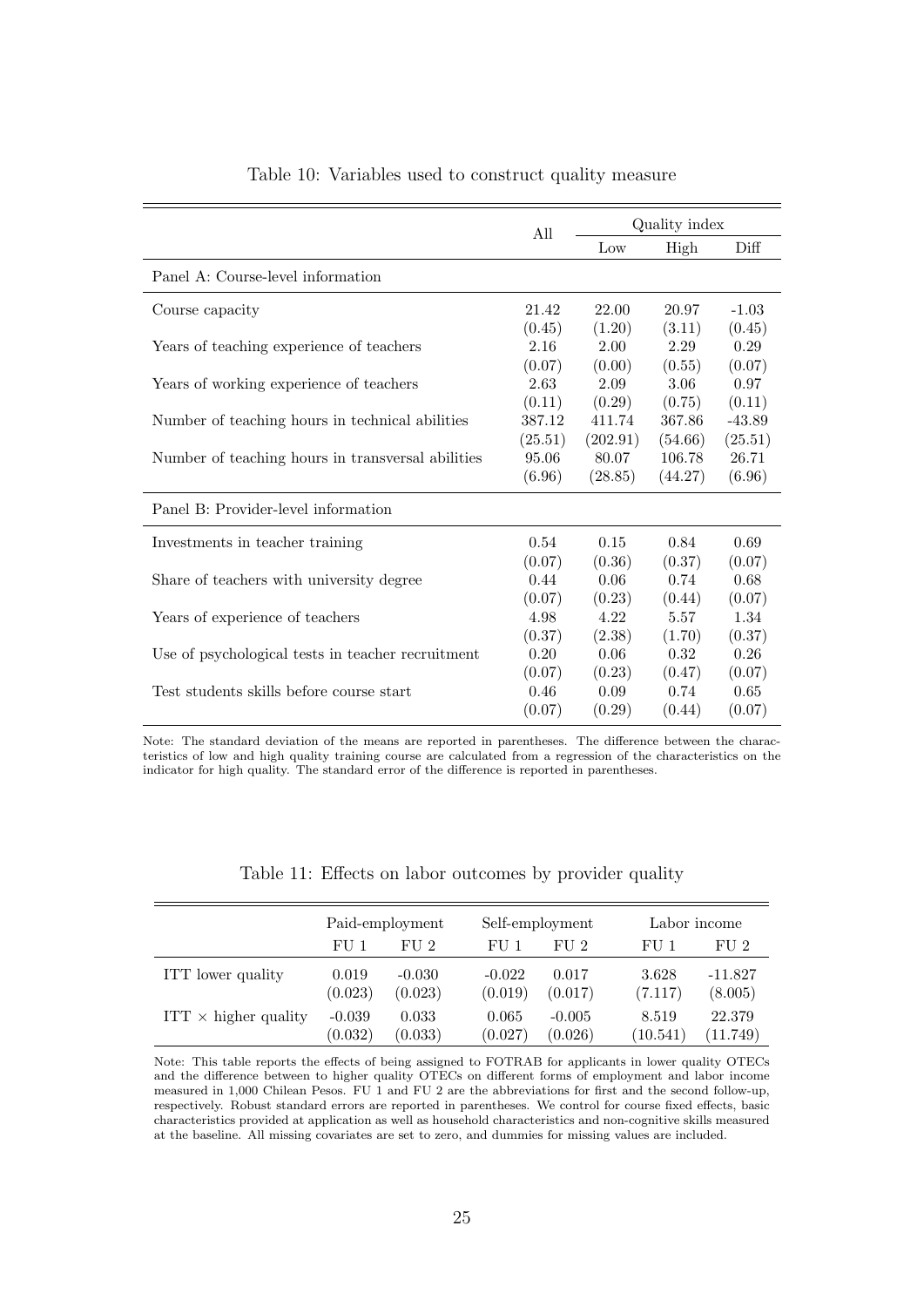effect because another skill measure was used in the second follow-up.

For the CRT (cognitive reflection test) measured three years after application and the other non-cognitive skill measures in the follow-up surveys we find no effects. Although FOTRAB aimed at improving workers' skills, the program seems to be ineffective in helping applicant to the develop skills, at least the ones measured in the surveys. The importance of skills for achieving labor outcomes [\(Heckman et al., 2006\)](#page-31-10), together with these results, can help in the interpretation of the low effectiveness of FOTRAB.

<span id="page-28-0"></span>

|                   |          | Cognitive skills |          | Non-cognitive skills |
|-------------------|----------|------------------|----------|----------------------|
|                   | Index    | <b>CRT</b>       | Index    | Self-efficacy        |
|                   | FU 1     | FU 2             | FU 1     | FU <sub>2</sub>      |
| $(1)$ ITT         | 0.038    | 0.015            | $-0.031$ | $-0.002$             |
|                   | (0.021)  | (0.033)          | (0.026)  | (0.028)              |
| $(2)$ First stage | 0.743    | 0.746            | 0.743    | 0.743                |
|                   | (0.009)  | (0.009)          | (0.009)  | (0.009)              |
| $(3)$ LATE=TOT    | 0.051    | 0.021            | $-0.042$ | $-0.003$             |
|                   | (0.029)  | (0.047)          | (0.035)  | (0.036)              |
| (4) Control means | $-0.012$ | $-0.039$         | 0.026    | 0.007                |
| Num. of obs.      | 4,107    | 4,045            | 4,107    | 4,590                |

Table 12: Effects on skill outcomes

Note: This table reports the impact of being assigned to and participate in FOTRAB on different skill outcomes. The first follow-up indices correspond to the average of the z-scores (the score on each skill test was standardized taking into account the control group mean and the standard deviation) of the cognitive (literacy, numeracy, spatial orientation, and fluid intelligence) and non-cognitive (self-esteem, CPS, and grit) tests included. The test scores (CRT and self-efficacy) in the second follow-up are standardized in the same way. FU 1 and FU 2 are the abbreviations for first and the second follow-up, respectively. CRT stands for cognitive reflection test. The TOT estimates are obtained by using the random assignment as instrument for participation. Robust standard errors are reported in parentheses. All regressions control for course-by-gender fixed effects, basic characteristics provided at application as well as household characteristics and non-cognitive skills measured at the baseline. All missing covariates are set to zero, and dummies for missing values are included.

## 8 Discussion and conclusion

The experimental implementation of one cohort of the FOTRAB program offers the first opportunity to evaluate the causal effect of a large public-funded job training program in Chile. The experimental design, together with access to survey and administrative data allowed us to measure the effects of FOTRAB on labor market and skills outcomes more than 4 years after application.

FOTRAB aimed at improving the labor market outcomes and skills of vulnerable individuals in the country by offering a comprehensive job training program. Our results, however, show that the program has limited effectiveness. Overall, we find that FOTRAB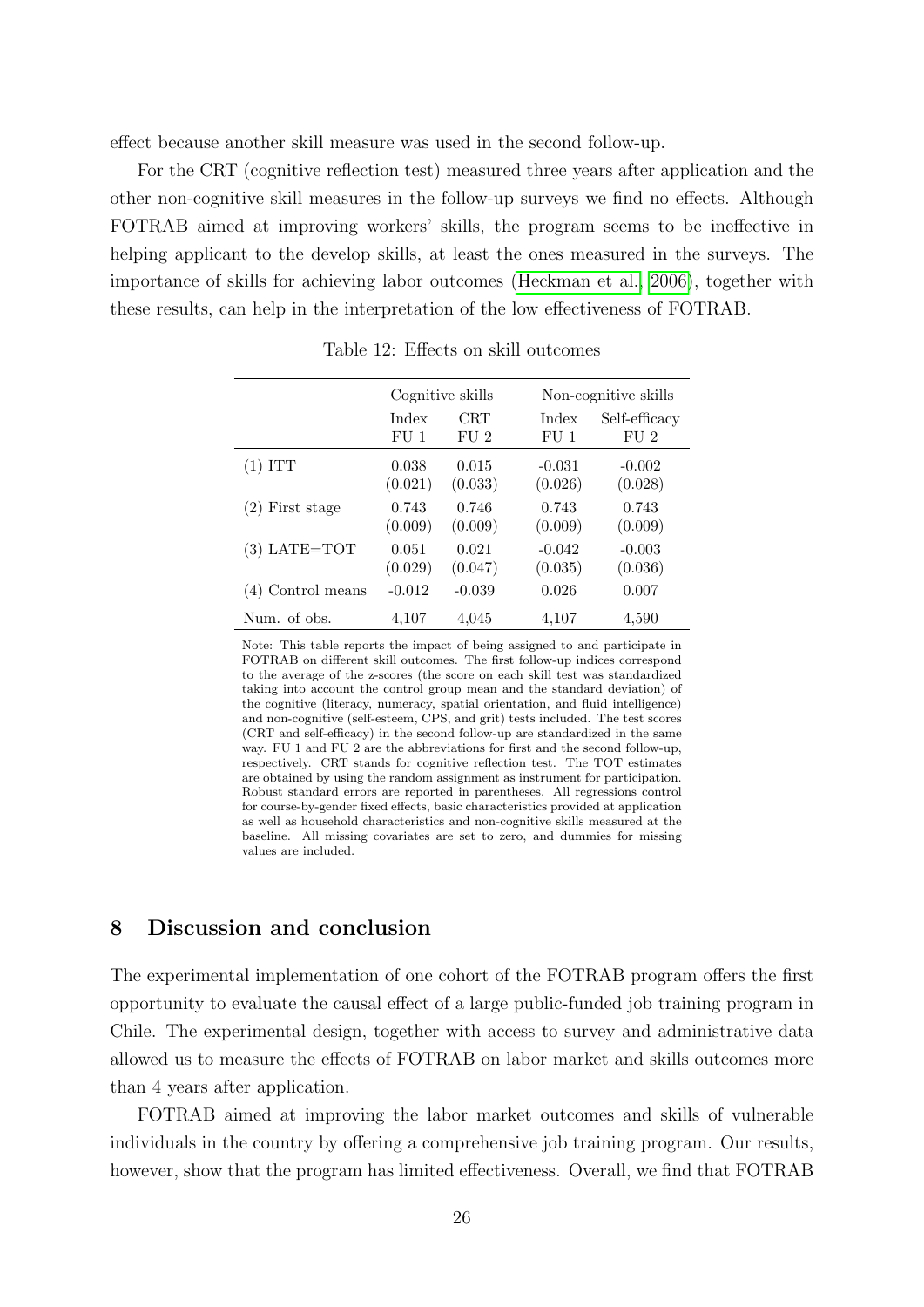only improves labor income in the short-term. Also, we find evidence of heterogeneous effects. First, while course combining classroom training and technical assistance improve the probability of being self-employed, those combining classroom and on-the-job-training reduce the probability of employment and labor income. Second, we find that FOTRAB is more effective for male than females. Third, we find evidence of a positive association between labor outcomes and the quality of the trainer provider.

The programs reduced effectiveness could be related to many factors. It might be explained by the almost null effects of FOTRAB on skills development. Although the program devoted a considerable proportion of the training duration to skills development, we find almost no evidence that FOTRAB improve the cognitive and non-cognitive skills measured in the evaluation.

Although FOTRAB operated as such until 2018, SENCE continues offering programs with similar designs in Chile. Considering the recent evidence of what works for training programs and the design of FOTRAB we could also hypothesized about other features that could have improved its effectiveness. First, the program could have benefited from a better connection with the labor demand that would contribute to the design of the curricula and program (Alzúa et al., 2020). A better definition and supervision of the quality standards of training providers is also key [\(Galdo and Chong, 2012\)](#page-31-11). In the case of FOTRAB we could not find, for instance, any evidence of mechanisms to secure that the non-cognitive skills component was taught by accredited professionals. Having expanded the targeted population of FOTRAB to individuals from different backgrounds could have also affected the effectiveness found by the non-experimental evaluations of the precedent programs [\(Duflo et al., 2011\)](#page-31-12). Finally, as with other SENCE programs [\(Novella et al.,](#page-32-2) [2017\)](#page-32-2), the program might have benefit from offering vocational orientation and labor market information (e.g., returns to certain training) aiming at improving the match between applicants and the supply of training courses.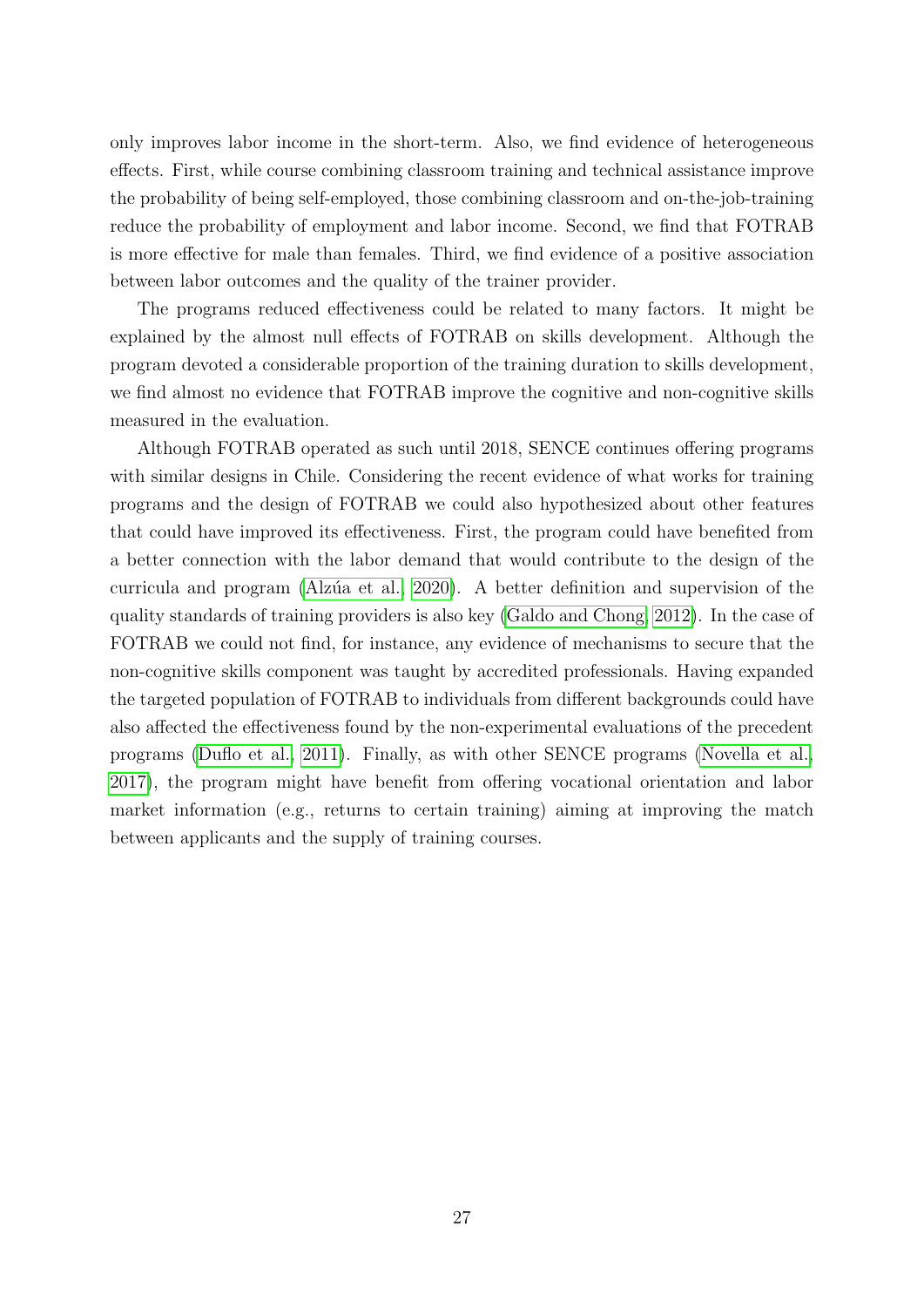## References

- <span id="page-30-4"></span>Aedo, C. and M. Pizarro (2004). Rentabilidad económica del programa de capacitación laboral de jóvenes chile joven. INACAP and Mideplan. Santiago de Chile. Processed.
- <span id="page-30-5"></span>Aldén, L., M. Hammarstedt, and E. Neuman (2017). All about balance? a test of the jack-of-all-trades theory using military enlistment data. Labour Economics  $49, 1 - 13$ .
- <span id="page-30-11"></span>Alzúa, M. L., S. Batbekh, A. Batchuluun, B. Dalkhjav, and J. Galdo (2020, 06). Demand-Driven Youth Training Programs: Experimental Evidence from Mongolia. The World Bank Economic Review.
- <span id="page-30-3"></span>Alzúa, M. L., G. Cruces, and C. Lopez (2016). Long-run effects of youth training programs: Experimental evidence from argentina. *Economic Inquiry*  $54(4)$ , 18391859.
- <span id="page-30-8"></span>Angrist, J. D., G. W. Imbens, and D. B. Rubin (1996). Identification of Causal Effects Using Instrumental Variables. Journal of the American Statistical Association 91(434), 444–472.
- <span id="page-30-7"></span>Angrist, J. D. and J. S. Pischke (2009). Mostly Harmless Econometrics. Princeton University Press.
- <span id="page-30-9"></span>Ashenfelter, O. and D. Card (1985). Using the longitudinal structure of earnings to estimate the effect of training programs. Review of Economics and Statistics  $67(4)$ , 648660.
- <span id="page-30-2"></span>Attanasio, O., A. Guarín, C. Medina, and C. Meghir (2017). Vocational training for disadvantaged youth in colombia: A long-term follow-up. American Economic Journal: Applied Economics  $9(2)$ , 131143.
- <span id="page-30-0"></span>Attanasio, O., A. Kugler, and C. Meghir (2011). Subsidizing vocational training for disadvantaged youth in colombia: Evidence from a randomized trial. American Economic Journal: Applied Economics 3(3), 188220.
- <span id="page-30-6"></span>Brea, M. (2010). Interpretación de las escalas cps, rosenberg y grit y propuestas de revisión para mejorar la confiabilidad. Technical report.
- <span id="page-30-1"></span>Card, D., P. Ibarrarán, F. Regalia, D. Rosas-Shady, and Y. Soares (2011). The labor market impacts of youth training in the dominican republic. Journal of Labor Economics 29(2), 267300.
- <span id="page-30-10"></span>Card, D., J. Kluve, and A. Weber (2018). What works? a meta analysis of recent active labor market program evaluations. Journal of the European Economic Association 16 (3), 894–931.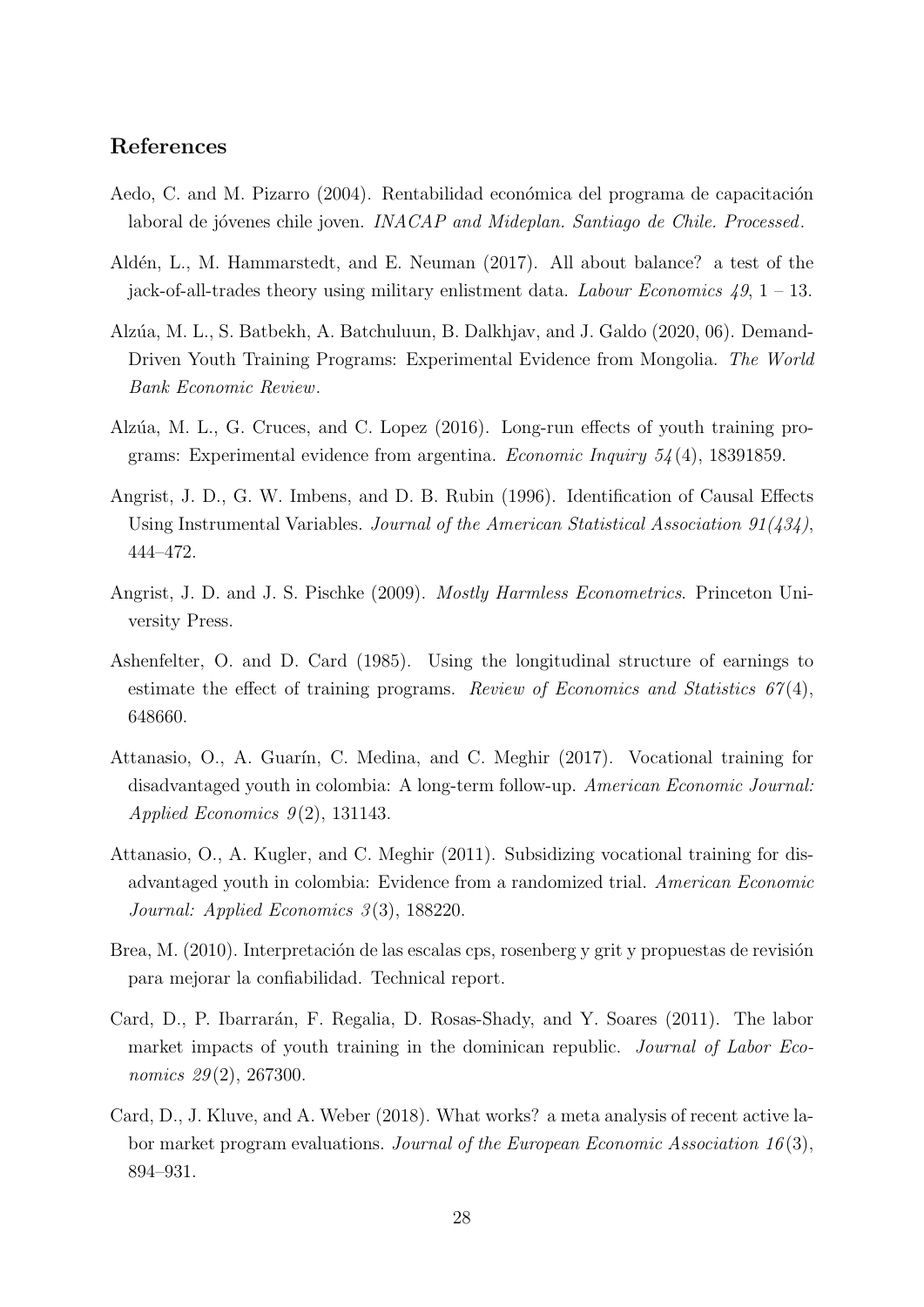- <span id="page-31-5"></span>Carroll, J. B. (1993). Human cognitive abilities: A survey of factor-analytic studies. Cambridge University Press.
- <span id="page-31-2"></span>Centro Microdatos (2006). Evaluación de impacto del programa de formación en oficios para j´ovenes de escasos recursos, informe final. Technical report, Centro Microdatos.
- <span id="page-31-3"></span>Centro Microdatos (2008). Evaluación de impacto del programa de formación en oficios para jóvenes de escasos recursos, ejecución 2005. Technical report, Centro Microdatos.
- <span id="page-31-9"></span>Deming, D. (2009). Early childhood intervention and life-cycle skill development: Evidence from head start. American Economic Journal: Applied Economics 1 (3), 111–134.
- <span id="page-31-8"></span>Duckworth, A. L. and P. D. Quinn (2009). Development and validation of the short grit scale (grit–s). Journal of Personality Assessment 91(2), 166–174.
- <span id="page-31-12"></span>Duflo, E., P. Dupas, and M. Kremer (2011). Peer effects, teacher incentives, and the impact of tracking: Evidence from a randomized evaluation in kenya. American Economic Review 101 (5), 1739–74.
- <span id="page-31-4"></span>Ekstrom, R. B., D. Dermen, and H. H. Harman (1976). Manual for kit of factor-referenced cognitive tests, Volume 102. Educational testing service Princeton, NJ.
- <span id="page-31-0"></span>Escudero, V., J. Kluve, E. L. Mourelo, and C. Pignatti (2019). Active labour market programmes in latin america and the caribbean: Evidence from a meta-analysis. The Journal of Development Studies 55 (12), 2644–2661.
- <span id="page-31-7"></span>Frederick, S. (2005). Cognitive reflection and decision making. Journal of Economic Perspectives  $19(4)$ ,  $25-42$ .
- <span id="page-31-11"></span>Galdo, J. and A. Chong (2012). Does the quality of public-sponsored training programs matter? evidence from bidding processes data. *Labour Economics 19*(6), 970–986.
- <span id="page-31-6"></span>Gosling, S. D., P. J. Rentfrow, and W. B. Swann Jr (2003). A very brief measure of the big-five personality domains. Journal of Research in Personality 37 (6), 504–528.
- <span id="page-31-10"></span>Heckman, J. J., J. Stixrud, and S. Urzua (2006). The effects of cognitive and noncognitive abilities on labor market outcomes and social behavior. Journal of Labor economics 24 (3), 411–482.
- <span id="page-31-1"></span>Ibarrar´an, P., J. Kluve, L. Ripani, and D. Rosas Shady (2018). Experimental evidence on the long-term effects of a youth training program. ILR Review, 0019793918768260.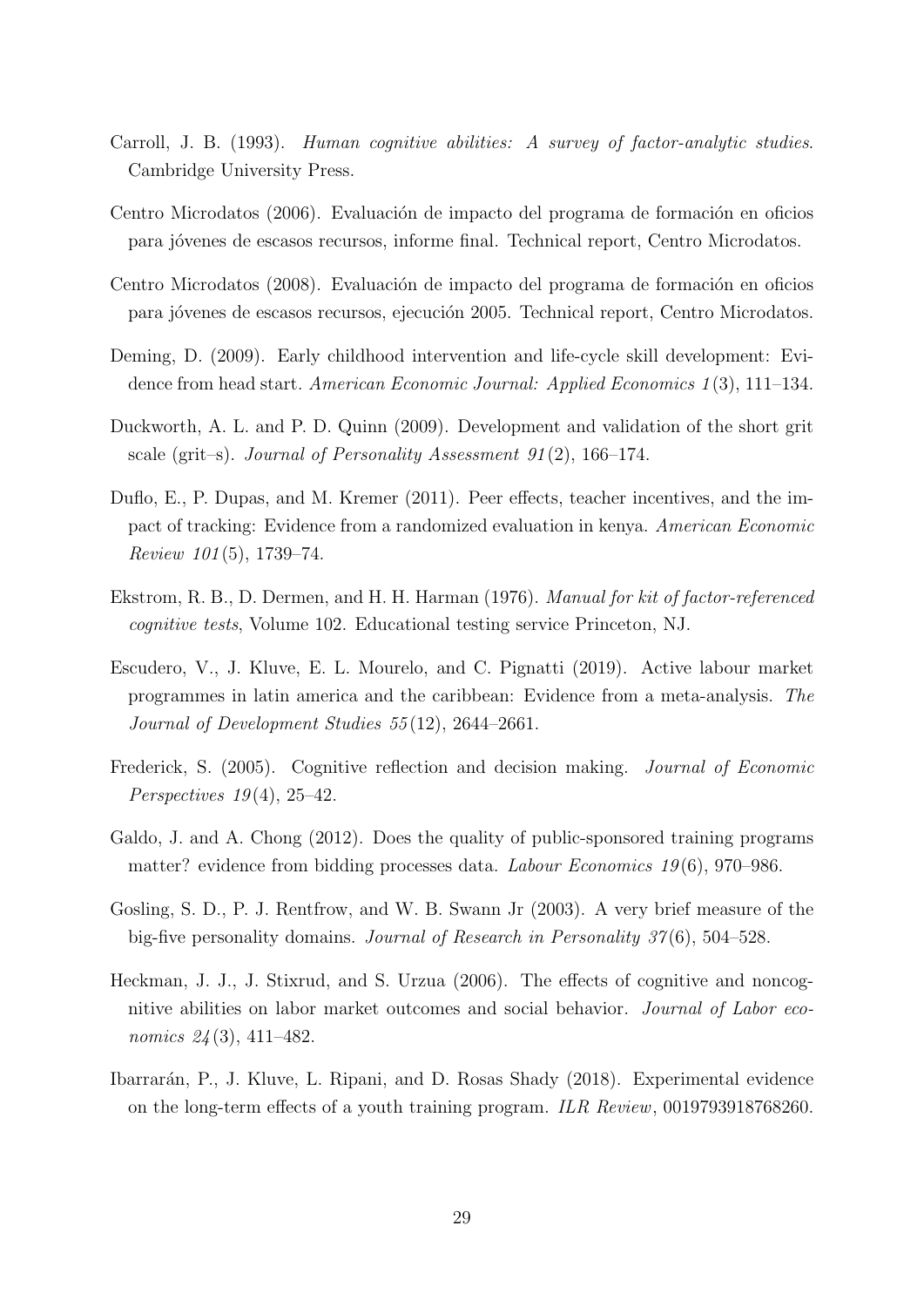- <span id="page-32-0"></span>Ibarrarán, P. and D. Rosas Shady (2009). Evaluating the impact of job training programmes in latin america: evidence from idb funded operations. Journal of Development Effectiveness 1(2), 195-216.
- <span id="page-32-8"></span>Imbens, G. W. and J. D. Angrist (1994). Identification and Estimation of Local Average Treatment Effects. Econometrica 62(2), 446–475.
- <span id="page-32-3"></span>Jara, O. (2001). Informe ejecutivo de estudio. seguimiento y evaluación programa de formación en oficios para jóvenes de escasos recursos. Technical report, Geo Consultores.
- <span id="page-32-7"></span>Jerusalem, M. and R. Schwarzer (1992). Self-efficacy as a resource factor in stress appraisal processes. In R. Schwarzer (Ed.), Self-efficacy: Thought control of action, pp. 195–213. New York: Taylor and Francis Group.
- <span id="page-32-10"></span>Kluve, J., S. Puerto, D. Robalino, J. M. Romero, F. Rother, J. St'oterau, F. Weidenkaff, and M. Witte (2019). Do youth employment programs improve labor market outcomes? a quantitative review. World Development 114, 237–253.
- <span id="page-32-1"></span>Kugler, A., M. Kugler, J. Saavedra, and L. O. H. Prada (2015). Long-term direct and spillover effects of job training: Experimental evidence from colombia. Technical report, National Bureau of Economic Research.
- <span id="page-32-4"></span>Ministerio de Trabajo y Previsión Social (2011). Informe final. comisión revisora del sistema de capacitación e intermediación laboral. Technical report, Ministerio de Trabajo y Previsión Social.
- <span id="page-32-2"></span>Novella, R., G. Rucci, C. Vazquez, and D. S. Kaplan (2017). Training vouchers and labour market outcomes in chile. LABOUR.
- <span id="page-32-6"></span>Rosenberg, M. (1965). Society and the adolescent self-image. Princeton University press.
- <span id="page-32-5"></span>Rotter, J. B. (1966). Generalized expectancies for internal versus external control of reinforcement. Psychological monographs: General and applied  $80(1)$ , 1.
- <span id="page-32-9"></span>Walters, C. R. (2015). Inputs in the Production of Early Childhood Human Capital: Evidence from Head Start. American Economic Journal: Applied Economics  $\gamma(1)$ , 76–102.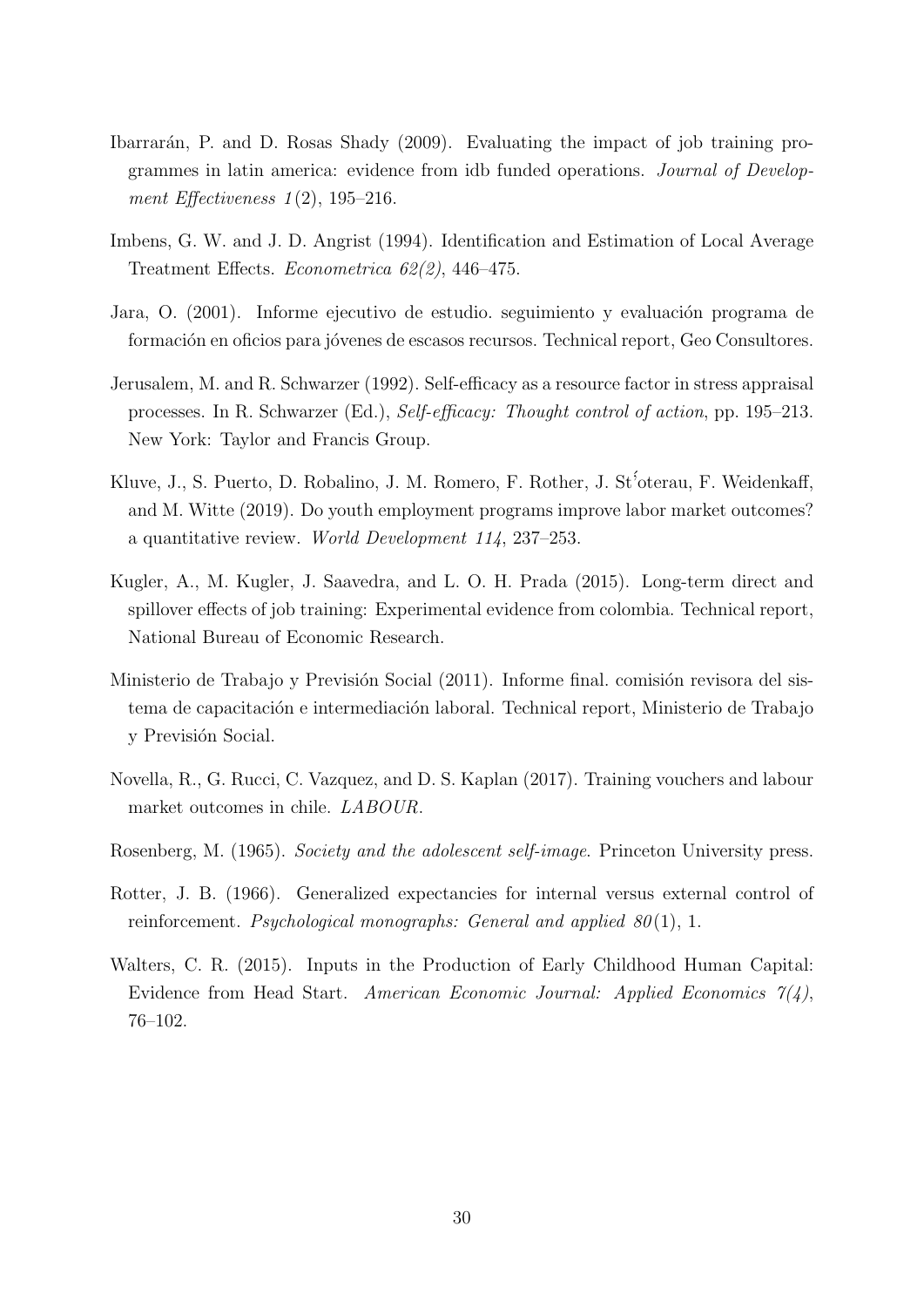# <span id="page-33-0"></span>A Summary of course characteristics

|                         | All | CT             | $\rm CJT$      | <b>CTA</b> |
|-------------------------|-----|----------------|----------------|------------|
| Region 1: Valparaíso    | 22  | $\overline{0}$ | 22             | 0          |
| OTEC <sub>1</sub>       | 13  | $\overline{0}$ | 13             | $\theta$   |
| OTEC <sub>2</sub>       | 9   | 0              | 9              | $\theta$   |
| Region 2: Biobío        | 44  | 5              | 31             | 8          |
| OTEC <sub>1</sub>       | 20  | 4              | 16             | $\theta$   |
| OTEC 3                  | 4   | 0              | 4              | 0          |
| OTEC 4                  | 3   | 0              | 3              | 0          |
| OTEC <sub>5</sub>       | 4   | 0              | 4              | 0          |
| OTEC <sub>6</sub>       | 9   | 1              | 9              | 8          |
| OTEC <sub>7</sub>       | 4   | 0              | 4              | $\theta$   |
| Region 3: Metropolitana | 57  | 11             | 29             | 17         |
| OTEC 1                  | 8   | 3              | 5              | $\theta$   |
| OTEC 3                  | 6   | 0              | 3              | 3          |
| OTEC 6                  | 11  | 0              | $\overline{0}$ | 11         |
| OTEC 8                  | 3   | 0              | 3              | $\theta$   |
| OTEC 9                  | 16  | 8              | 8              | 0          |
| OTEC 10                 | 5   | 0              | $\overline{2}$ | 3          |
| OTEC 11                 | 4   | 0              | $\overline{4}$ | $\theta$   |
| OTEC 12                 | 4   | 0              | 4              | $\theta$   |
| All                     | 123 | 16             | 82             | 25         |

Table A.1: Distribution of courses by region and OTECs

Note: CT is classroom training, CJT is classroom plus job training, and CTA is classroom plus technical assistance.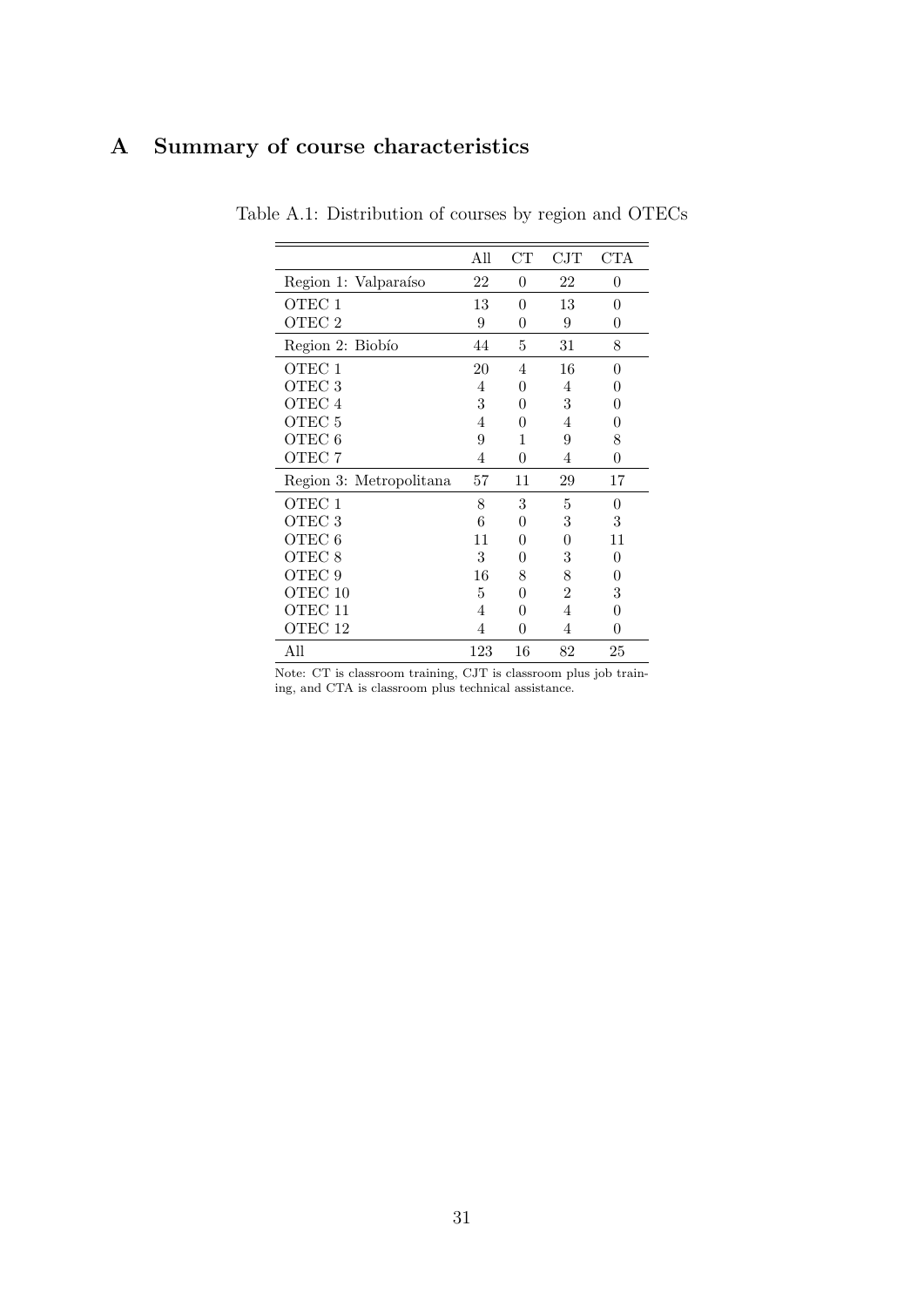# B Impacts on pre-treatment outcomes

<span id="page-34-0"></span>

Figure B.1: Pre-treatment analysis (using administrative records)

Note: These figures show the effects of being assigned to the program on the probability to be formally employed and formal income on a monthly basis for the three years prior to application. The effects are presented as rolling averages using a three month window. The gray shaded area indicates the 95% confidence interval calculated based on robust standard errors.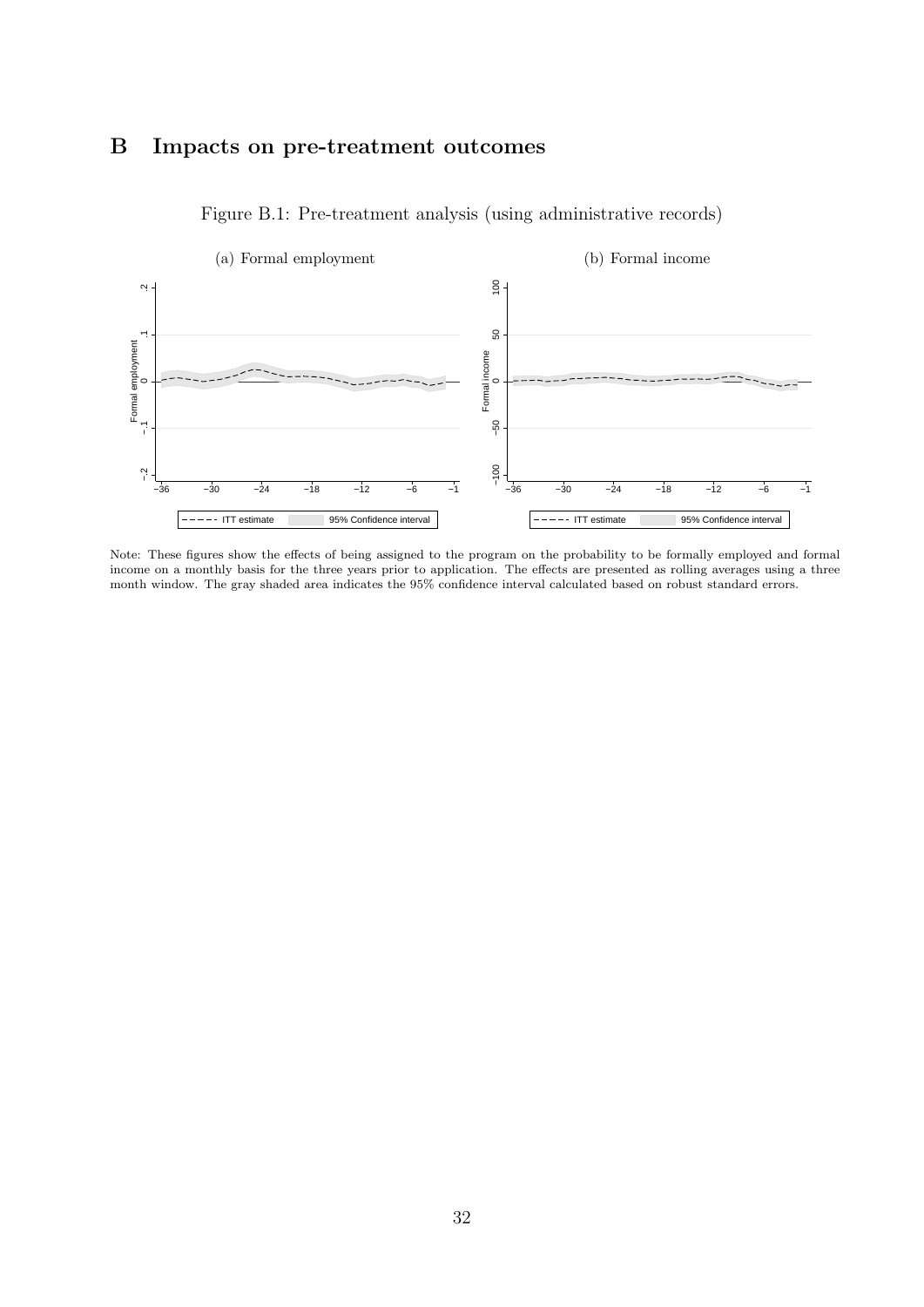# C Impacts on more outcomes

<span id="page-35-0"></span>

|                   | Pay social security |                 | Hours worked    |         | Unemployment    |          | Inactive        |         |
|-------------------|---------------------|-----------------|-----------------|---------|-----------------|----------|-----------------|---------|
|                   | FU <sub>1</sub>     | FU <sub>2</sub> | FU <sub>1</sub> | FU2     | FU <sub>1</sub> | FU2      | FU <sub>1</sub> | FU2     |
| $(1)$ ITT         | $-0.016$            | $-0.015$        | $-0.18$         | $-0.06$ | $-0.013$        | $-0.003$ | 0.000           | 0.001   |
|                   | (0.018)             | (0.018)         | (0.75)          | (0.73)  | (0.009)         | (0.010)  | (0.015)         | (0.013) |
| $(2)$ First stage | 0.739               | 0.745           | 0.743           | 0.744   | 0.743           | 0.745    | 0.743           | 0.745   |
|                   | (0.010)             | (0.009)         | (0.009)         | (0.009) | (0.009)         | (0.009)  | (0.009)         | (0.009) |
| $(3)$ LATE = TOT  | $-0.022$            | $-0.021$        | $-0.24$         | $-0.08$ | $-0.018$        | $-0.004$ | 0.000           | 0.002   |
|                   | (0.023)             | (0.023)         | (0.98)          | (0.99)  | (0.014)         | (0.013)  | (0.018)         | (0.018) |
| (4) Control means | 0.466               | 0.473           | 27.21           | 28.41   | 0.088           | 0.084    | 0.187           | 0.182   |
| Num. of obs.      | 3.870               | 4,034           | 4,082           | 4,033   | 4,101           | 4,055    | 4,101           | 4,055   |

Table C.1: Impacts on more labor market outcomes

Note: This table reports the effect of being assigned to and participate in FOTRAB on the probability to pay social security, hours worked, the probability to be unemployed, and the probability to being inactive. Labor income is measured in 1,000 Chilean Pesos. FU 1 and FU 2 are the abbreviations for first and the second follow-up, respectively. The IV estimates are obtained by using the random assignment as instrument for participation in a course. Robust standard errors are reported in parentheses. All regressions control for course-by-gender fixed effects, basic characteristics provided at application as well as household characteristics and non-cognitive skills measured at the baseline. All missing covariates are set to zero, and dummies for missing values are included.